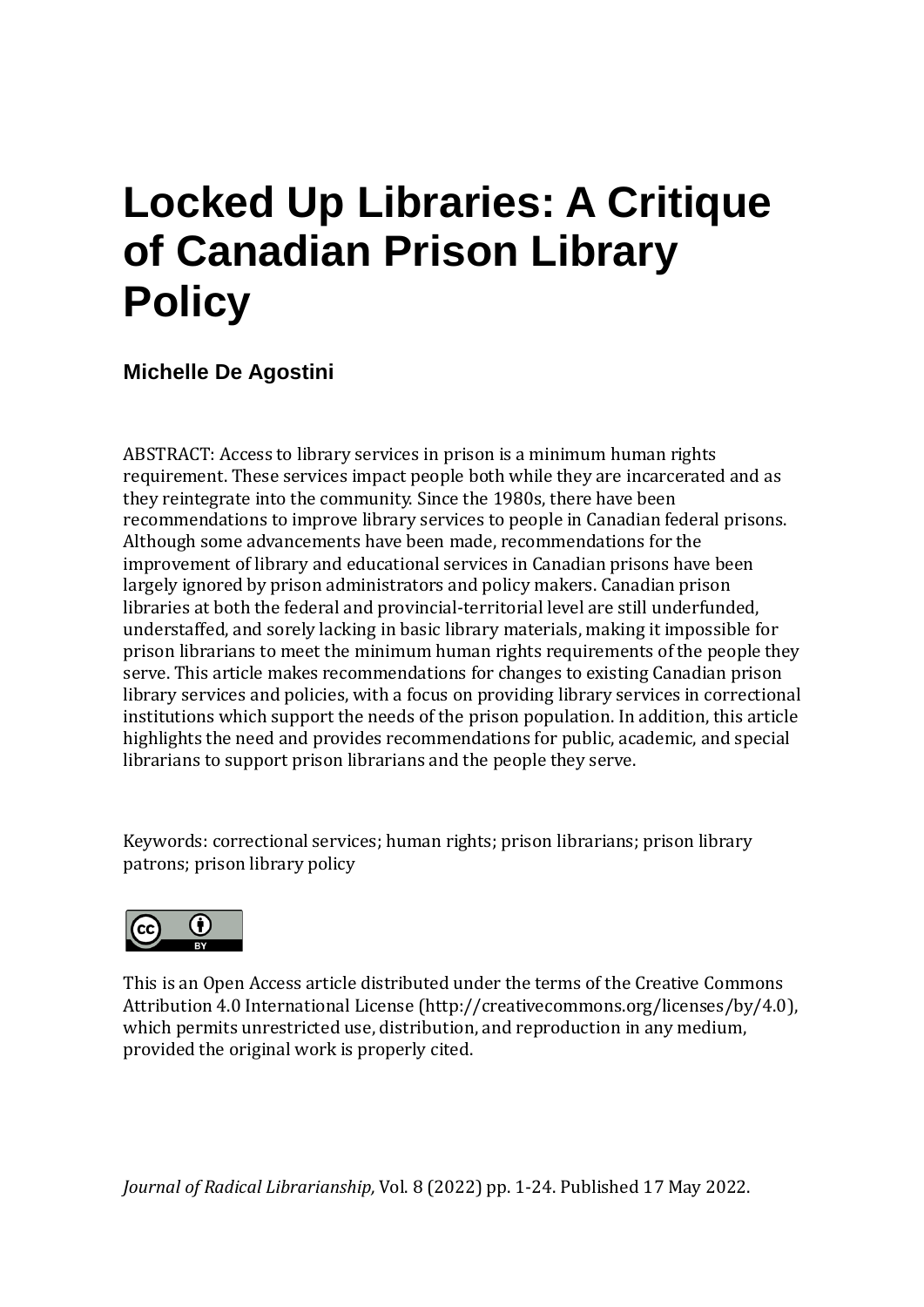#### **Introduction**

Since the inception of the modern Canadian prison, prison libraries have largely been considered a privilege exchanged for good behaviour rather than a well-planned service and a human right. The information they contain is seen as a tool for control and to mould incarcerated individuals into law-abiding citizens, and this insidious moralistic view of the prison library persists today. It is this combination of moralism, budget shortfalls, and a punitive philosophy within Canadian carceral environments that has allowed Canadian prisons to become sites of perpetual punishment and trauma for the people that inhabit them. Within this context, the prison librarian is faced with the impossible task of providing a level of service that matches the model of the public library while still operating under the security constraints of prison.

The history of prison libraries in Canada extends back to the mid-19th century, and in the past two decades alone, several authors have given detailed overviews of, and literature reviews pertaining to, this history (Chartrand, 2019; Correctional Service of Canada, n.d.; Curry et al., 2003; Ings & Joslin, 2010; Ramprashad, 2020; Ricciardelli et al., 2021; Standing Senate Committee on Human Rights, 2021). For this reason, I will only provide a cursory summary of the history of Canadian prisons and focus instead on providing an overview of the modern context (from the 1980s to the present) in which the prison library finds itself. I have also provided my own experiences as a former prison librarian throughout this article to further contextualize the current state of Canadian prison librarianship.

As library services evolve with changing community needs, advancing technology, and the ongoing COVID-19 pandemic, I put forth considerations and recommendations which look at the present and future of library services to incarcerated people in Canada. In doing so, I focus on recommendations which directly pertain to prison library policy and services, while also offering recommendations for how librarians working in public, academic, and special libraries can support prison librarians and their library patrons, and why it matters. These evidence and experience-informed recommendations address four key areas:

- 1. The need for more research on prison librarianship and prison library services in Canada;
- 2. The need for adequate library management and qualified library workers in prison libraries;
- 3. The need for changes to the existing policy that governs prison libraries; and
- 4. The need for continued and sustained support from public, academic, and special libraries.

# **A Brief History of Canadian Prison Libraries**

*Journal of Radical Librarianship,* 8 (2022) pp. 1–24 There are two types of correctional systems in Canada: the federal system governed by the Correctional Service of Canada (CSC), and the provincial-territorial systems governed by their respective provincial or territorial ministry or department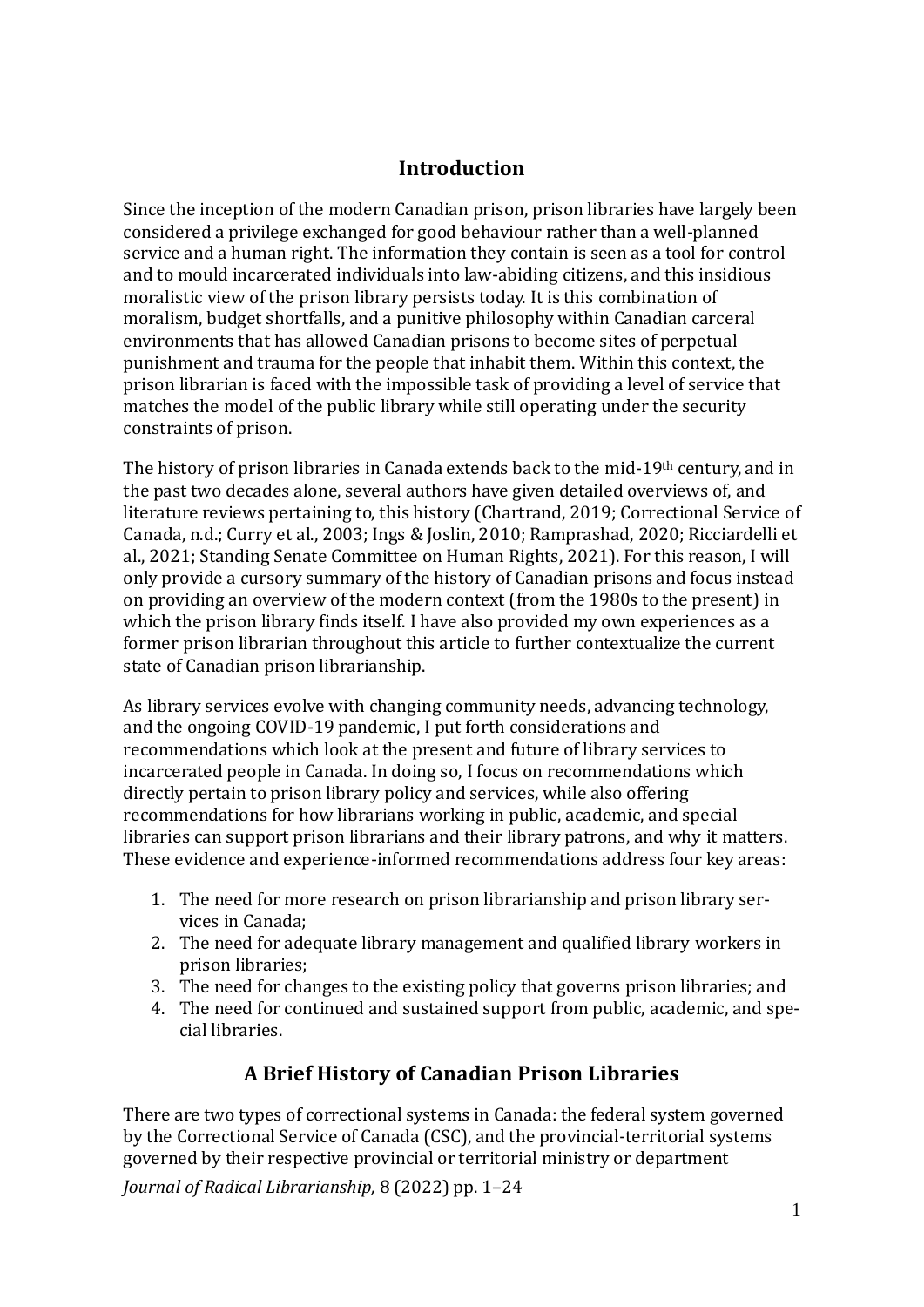(Ministry of Justice, Ministry of the Solicitor General, etc.). The federal system houses adults sentenced to two or more years in institutions with varying security classifications (minimum, medium, maximum, and special handling unit), while the provincial-territorial systems house adults sentenced to less than two years, youths between the ages of 12 and 17, and individuals who have not been sentenced and are awaiting trial.

The first large Canadian prison, the Kingston Penitentiary, opened in 1835, and this also marks the first recorded prison library in Canada, which consisted of a few books donated by the first Chair of that prison's Board of Inspectors (Curry et al., 2003, p. 141). As these libraries were modeled after those in prisons in the United States (Ramprashad, 2020), they were spaces of moral reform, run by prison chaplains and carrying mostly religious texts (Curry et al.; Ramprashad). Later, the *Penitentiary Acts and the Rules and regulations for the government of the penitentiaries of Canada of 1888* would require that a library exist in every federal institution and that it would contain both secular and religious books. It also provided instructions for federal institutions to include general library statistics in their annual reports (Ramprashad, p. 26). As these libraries began to grow and to hold works of fiction, the 1920s saw a wave of calls for censorship. This was because prison administrators equated crime and criminality to an inability to evaluate complex ideas or the inability to understand right from wrong (Ramprashad, p. 33). Ramprashad states that these calls for censorship, "…revealed the widely held belief that criminality was a disease or disorder and as a consequence, prisoners were malleable, to be cured by the institution and its philosophy," (p. 33). This idea persists today within the CSC's own mission statement, which is that the CSC, "…contributes to public safety by actively encouraging and assisting offenders to become law abiding citizens, while exercising reasonable, safe, secure and humane control" (CSC, 2012a).

A standardized federal prison library policy would not exist until the publication of the *National guide for institutional libraries* in 2012, and in 1938, the *Archambault report* would harshly critique this lack of standardized library service, noting the unacceptable spaces in which prison libraries were located, their lack of organization, their lack of appropriate content, and their lack of trained library staff (Ramprashad, pp. 35 – 36). This same critique would appear time and again in the federal prison library recommendations that would follow it (Artinian, 1989; MacLeod, 1964; Nason, 1981; Peat-Marwick, 1984). Still, federal prison libraries would not begin to provide services like public libraries until after the Second World War (Ramprashad, p. 37). It was around this time that full-time, experienced librarians were hired in federal prison libraries, and these librarians drove many changes in prison library services which would allow people in prison to take a more direct role in their own library service and to interact more with society through the creation of interlibrary loans (ILLs) and other programs (p.41). Although ILL programs still exist today in many federal institutions, most often in minimum and medium-security prisons, they are not a standard of prison library service across all federal institutions. As of this writing, it is unclear whether these programs have been established in provincialterritorial prison libraries at all.

*Journal of Radical Librarianship,* 8 (2022) pp. 1–24 The first real critiques of prisons as places of perpetual punishment arrived during the MacLeod Era. Indeed, Allen Joseph MacLeod, the Commissioner of Penitentiaries in the 1960s, stated in his 1964 *Notes for an address to the John Howard Society of*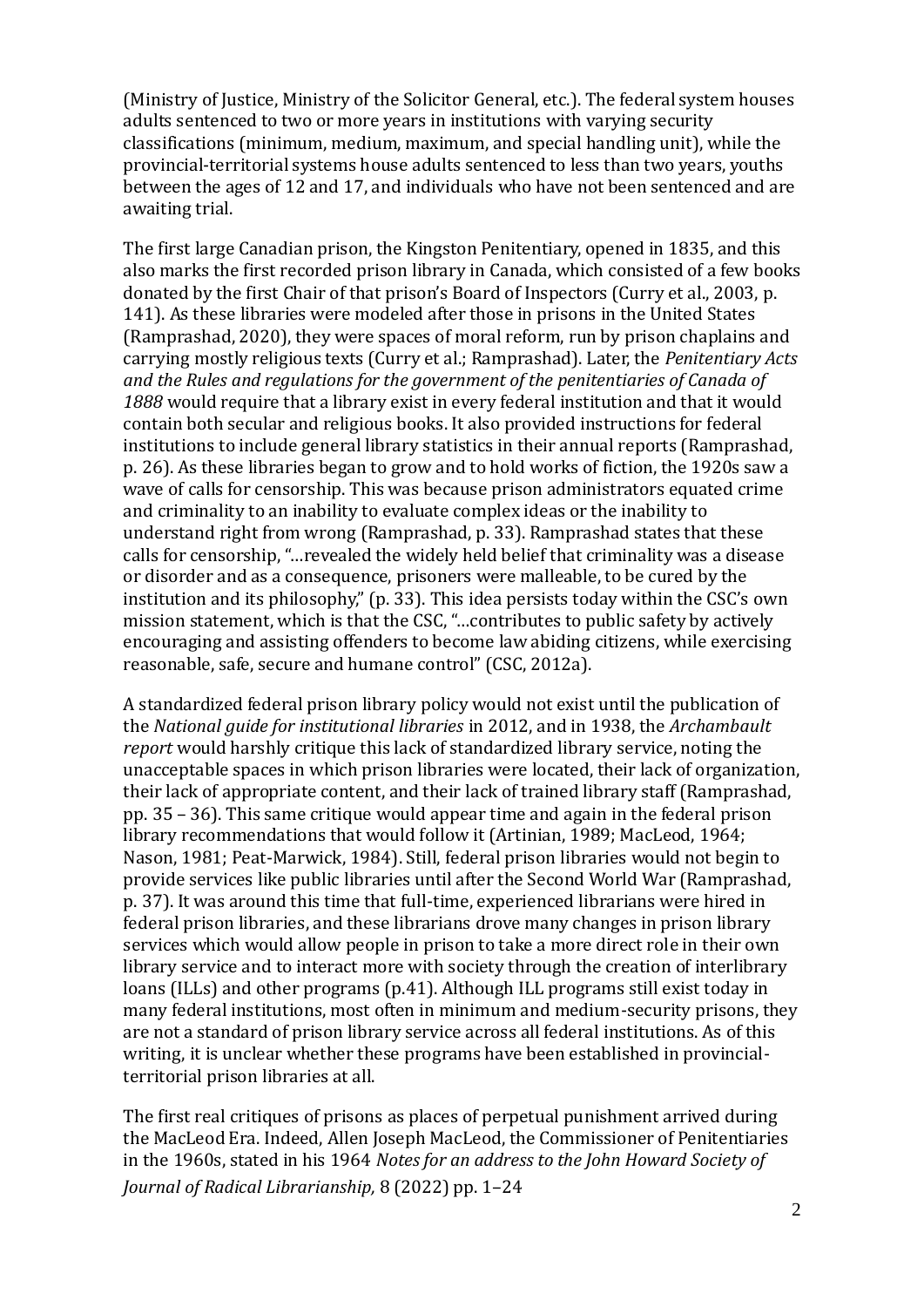The penitentiary was, in truth, designed to make men "penitent". Consistent with the earlier philosophy it was intended to keep the offender out of the sight of the public and therefore out of the mind of the public. Paradoxically enough, the prison regime under which the prisoner was treated like an animal was supposed, in the course of time, to return him to society as a human being.

And so, with the Confederation, we adopted a penitentiary system based on the principle that the offender was to be punished physically, spiritually, emotionally, and psychologically. (pp. 9 – 10)

MacLeod's critique of the treatment of people in prison would lead to the creation of three distinct security classifications: minimum, medium, and maximum. This, in turn, would affect library services to people in prison differently depending on their security class.

Although MacLeod's intentions were for Canadian prisons to move away from their punitive, dehumanizing models, it instead created an undesirable class of people in prisons: maximum-security. Where people classified as minimum or medium security are afforded the freedom to move about their respective institutions with minimal supervision and given many job and program opportunities, people at the maximumsecurity level are usually only able to move through institutions under armed escort and have far less access to work opportunities and programming, including working in and using the prison library. The effect this security classification has on library services is devastating. When I left prison librarianship in 2021, people classified as maximum-security could not freely enter the prison library; instead, they had to compose written requests for reading material and were provided small satellite collections on their housing units.

Since they first opened, critiques of Canadian prisons as spaces of perpetual punishment have emerged. Because of those, actions like the ones that I noted above were taken to move the system towards a more rehabilitative model. Unfortunately, MacLeod had the right of it when he stated that the penitentiary was designed to make men penitent. Ultimately, no number of calls for reform can change prisons from places of punishment to places of rehabilitation, as punishment is in the very nature of prisons as they exist today. That said, these reforms elevated many federal prison libraries from small spaces run by chaplains and full of religious tomes to spaces which could be considered "[…] an oasis of equality and respect" (Vogel, 2009, p. 20) in otherwise punitive carceral environments. Brenda Vogel calls this phenomenon 'library as place,' while Ramprashad argues that prison libraries are 'spaces of mercy'. I would argue that prison libraries are spaces which have the potential to be rehabilitative, if given the chance.

#### **Canadian Prison Libraries in the Present**

Prison librarians continue to face a plethora of unique challenges which stem from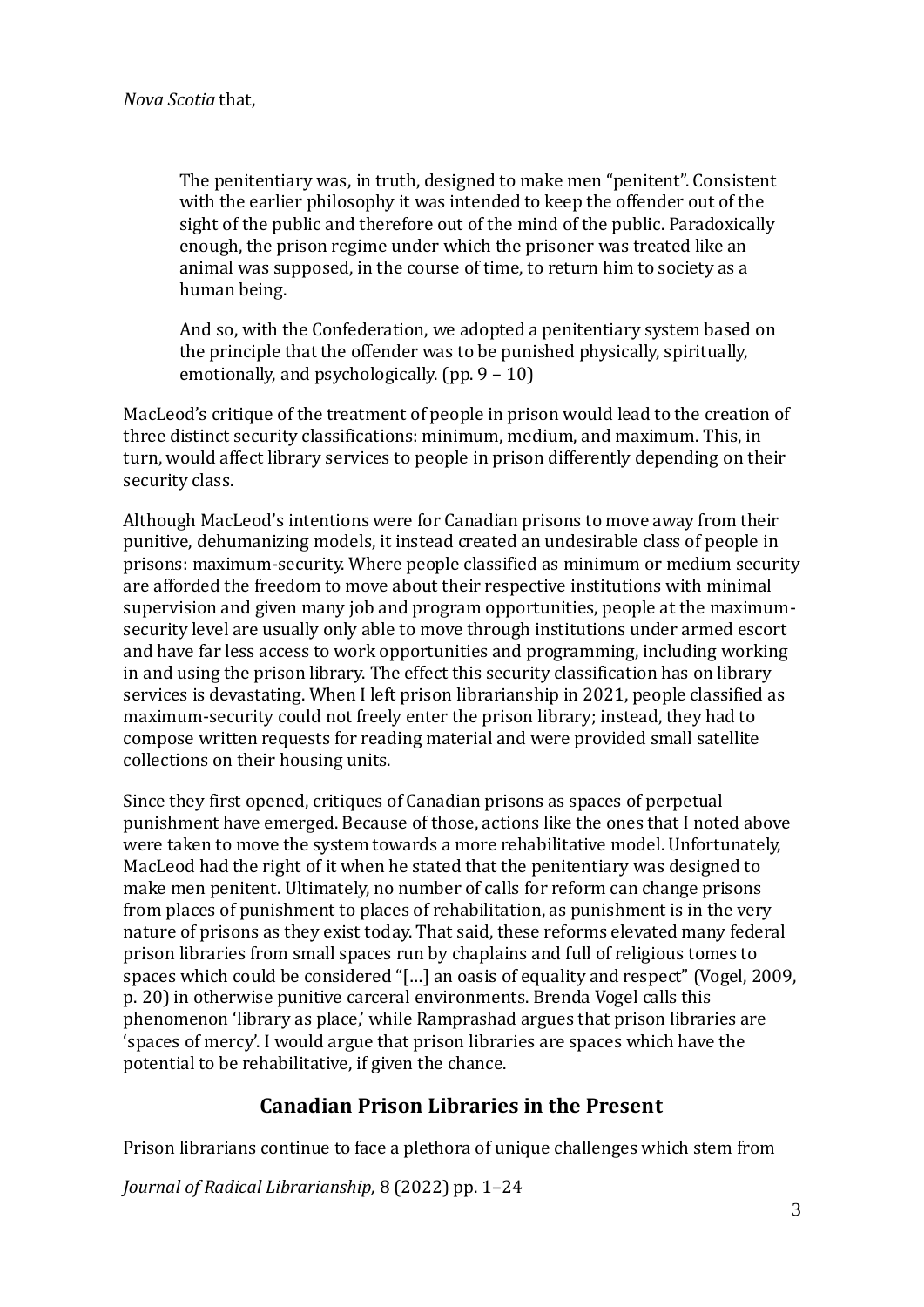working in a carceral environment. When I worked as a prison librarian, I noted that prison libraries received only limited recognition of the value of library services within their own institutions and were virtually invisible to the greater library and information science professions. This was further exacerbated by the fact that many prison libraries were staffed with untrained individuals such as incarcerated workers, correctional officers, educational staff, and social programs officers. Furthermore, correctional staff generally considered prison library services to be a privilege rather than a minimum human rights requirement as mandated by the United Nations in *The United Nations standard minimum rules for the treatment of prisoners,* known today as *The Nelson Mandela Rules* (United Nations Office on Drugs and Crime, 2015) and affirmed by the Canadian Federation of Library Associations (CFLA) in their position statement on prisoners' right to read (2016).

The devaluation of their work is only the tip of the iceberg of issues which prison librarians in Canada face. Other challenges include censorship, lack of technological resources or lack of technology altogether, lack of alternative formats such as ebooks and audiobooks, lack of legal reference ability or of a legal reference collection altogether, and lack of library accessibility. These issues are not new, and many have persisted since the first Canadian prison opened in 1835.

Prison libraries in Canada at both federal and provincial-territorial levels continue to be mostly understaffed or staffed with untrained workers, with services and accessibility varying widely between institutions. These libraries are forced to rely heavily on donated and outdated print materials, with Sapers stating that: "Funding to purchase new acquisitions is chronically low, inconsistent, and inadequate" (2016, p. 57). Little or no planning has gone into existing Canadian prison libraries, leaving library workers to fend for themselves with minimal direction in the isolating and oppressive prison environment.

#### **Prison Library Patrons**

The Canadian prison population is overwhelmingly racialized, with large percentages of people in prison identifying as indigenous. In their 2021 policy brief titled "Correctional services during and beyond COVID-19," Ricciardelli et al. found that racial disparities in prison have steadily increased over the past 15 years with the incarceration rates for people of colour rising by 75%. They noted that indigenous adults accounted for 28% of admissions to provincial-territorial prisons and 28% of admissions to federal prisons (p. 501). Furthermore, Ricciardelli et al. observed that people in prison are disadvantaged in a myriad of ways, from having lower levels of educational attainment, literacy and numeracy, and technological literacy, to facing mental health and addiction challenges (pp. 493 – 494).

The Office of the Correctional Investigator conducted an investigation into federal prison education in their 2019-2020 *Annual report,* entitled *Learning behind bars: An investigation of educational programming and vocational training in federal penitentiaries* (Zinger, 2020). In the introduction to this section of the *Annual report*, Zinger refers to incarcerated people's access to information and technology as 'backward and obsolete,' stating:

*Journal of Radical Librarianship,* 8 (2022) pp. 1–24 Offenders have limited access to outdated stand-alone computers that still use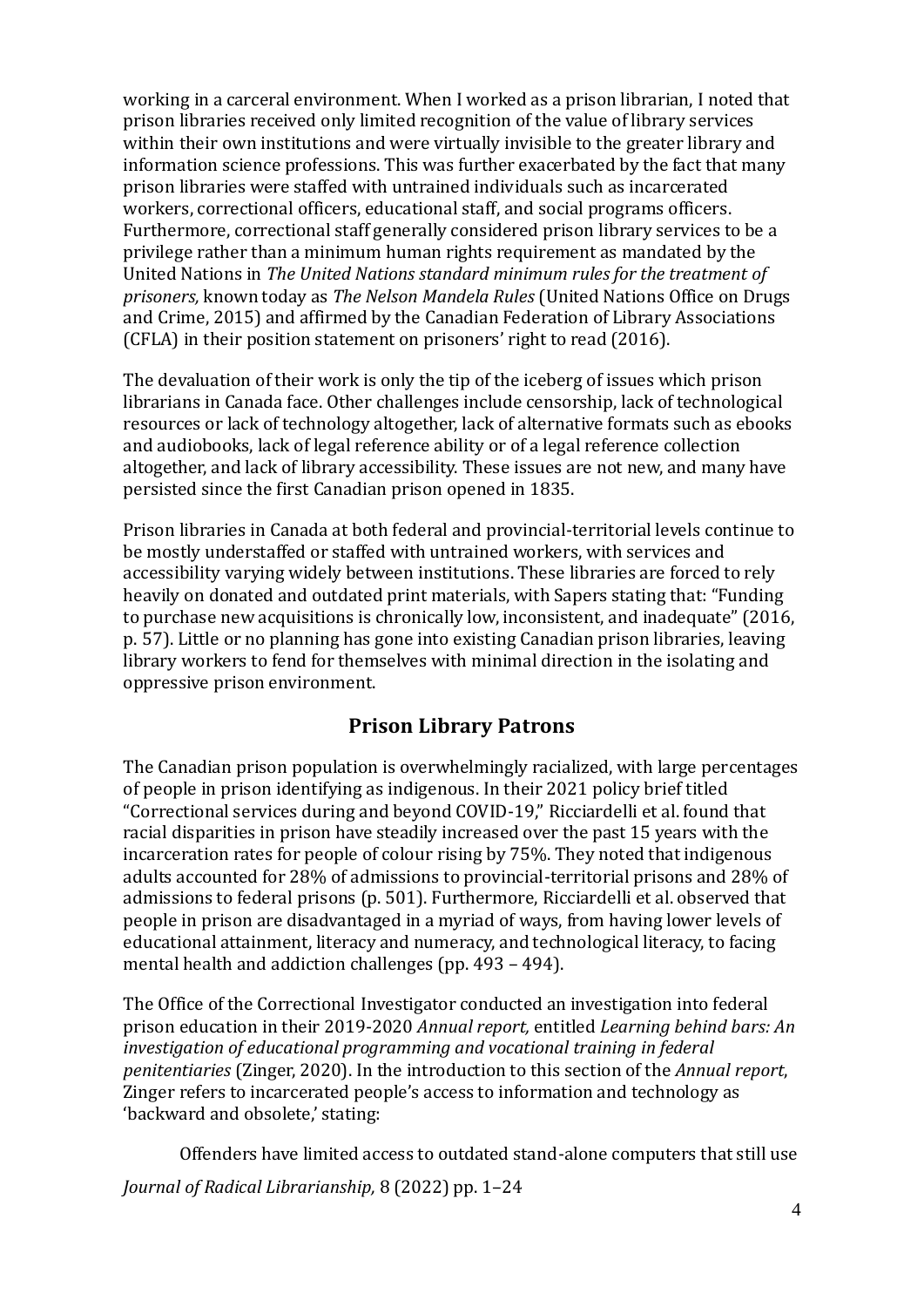floppy disks. CSC runs Local-area Networks, which are equipped with software from the early 2000's, have no access to the Internet, contain limited reference materials and have almost no technical capacity to support or facilitate eLearning of any kind. Moreover, many prison shops visited for this investigation require offenders to work on obsolete machines no longer used in the community… *Federal corrections maintain environments that are information-depriving, often using security concerns as a basis for maintaining the status quo* [Emphasis added]*.* (2020, p. 67)

It is obvious that prison library patrons are disadvantaged in almost every way possible. The current state of prison libraries in Canada only serves, at best, to frustrate the incarcerated and, at worst, to exacerbate the difficulties they face.

Rule 64 of the *Nelson Mandela Rules* mandates that:

Every prison shall have a library for the use of all categories of prisoners, adequately stocked with both recreational and instructional books, and prisoners shall be encouraged to make full use of it. (p. 19)

Although the *Nelson Mandela Rules* are non-binding, Canada has committed to implementing these rules and has accounted for them when drafting correctional policy and legislation (Standing Senate Committee on Human Rights, p. 59). If current federal and provincial-territorial prison libraries in Canada are understaffed, underfunded, stocked with outdated materials, and mostly inaccessible, and if access to technology and electronic resources is limited to the point that the prison environment is considered 'information-depriving,' then Canadian prisons are actively violating the human rights of people in prison as set out by the *Nelson Mandela Rules*.

This violation is a direct result of the lack of planning and awareness on the part of prison officials, policy makers, and others, and the failure on the part of prison library staff to advocate for themselves, their libraries, and their library patrons. The utter invisibility of the Canadian prison library is further demonstrated by the fact that prison libraries are not mentioned a single time in the Standing Senate Committee on Human Rights' 2021 report on the *Human Rights of Federally Sentenced Persons,* even though Chapter 5 of this report is devoted to the rehabilitation and reintegration which these libraries are supposed to support.

Although the punishment for committing a crime – the removal of the individual from society – has already been carried out, prisons remain sites of perpetual punishment and trauma for the people who inhabit them. Within this context, the prison library is treated as a privilege one is awarded in return for good behaviour even though it is a right which every Canadian citizen should be able to claim. This right has been affirmed by many advocates and should not be sacrificed in the name of prison security.

#### **Review of Canadian Prison Library Policy**

Currently, there is only one policy specifically written for federal prison libraries in Canada: The *National guide for institutional libraries* (*NGIL*), published by the CSC in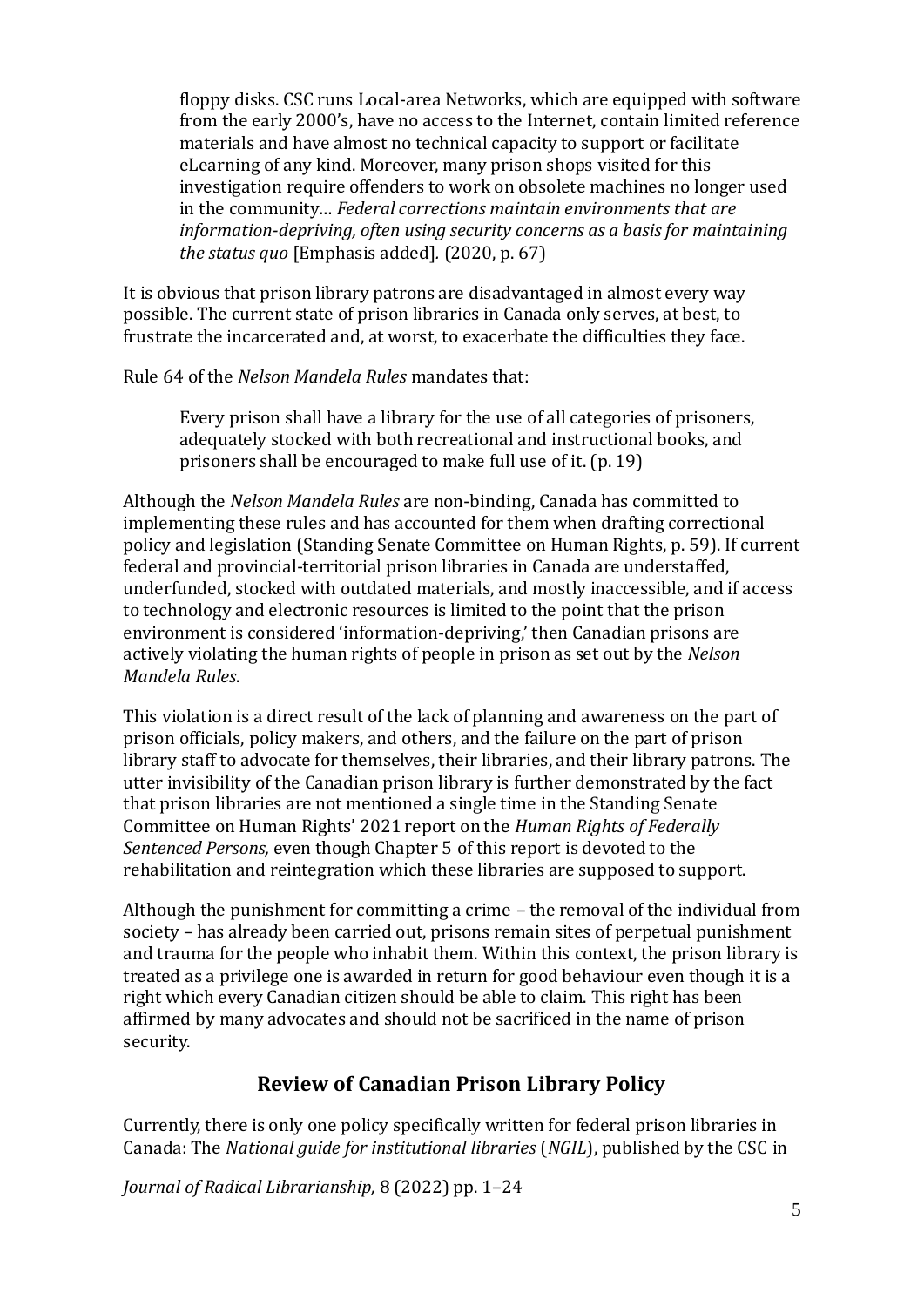2012. There have been no updates to the *NGIL* since its publication. There are also several CSC *Commissioner's directives* (*CD*s) which affect the federal prison library (Correctional Service of Canada, 2021). Finally, there are the federal *Corrections and conditional release act (CCRA)* (Minister of Justice, 2021a) and the *Corrections and conditional release regulations (CCRR)* (Minister of Justice, 2021b). There is also the CFLA's statement, *Prison libraries network: The right to read* (2016), which affirms that reading and access to information is a basic right and an essential part of intellectual freedom.

Although the provision of education and educational resources is mentioned multiple times in various policies provided by the provincial-territorial ministries and departments which govern provincial prisons, there are no publicly available policies which specifically mention the provision of library services to people incarcerated in provincial-territorial institutions. Therefore, this policy review can only provide insight into federal prison library policy, though my recommendations apply to provincial prisons as well.

## **CFLA's Position Statement on the Right to Read in Prison**

The CFLA's 2016 position statement on the right to read in prison, *Prison libraries network: The right to read,* asserts that reading and access to information are basic human rights. It emphasizes the role prison libraries play in guaranteeing those rights, including asserting the intellectual freedom of prison library patrons. It calls for prison libraries to actively promote literacy and technological literacy, that prison libraries be given adequate spaces to provide library collections and programming that meets their patrons' recreational, cultural, educational, and other information needs, and for prisons to acknowledge their key role within colonialism.

This position statement notes the direct link between access to adequate library collections and programming and lower rates of recidivism. They emphasize the importance of the prison library mirroring the outside world, stating,

When inmates' information rights are respected, their ability to grow positive connections both inside and outside of the prison setting grows. This area of personal growth helps to prepare them for their release. Outside of prisons, libraries in the community can play a critical role in supporting the successful reintegration of former inmates. (CFLA, 2016)

Although this position statement is non-binding, it is important to note that it echoes the recommendations provided by the Office of the Correctional Investigator in their 2015-2016 *Annual report* (Sapers, 2016) which evaluated library services and access to learning in prison.

#### **Federal Acts**

The *CCRA* states at para. 96:

The Governor in Council may make regulations

[…]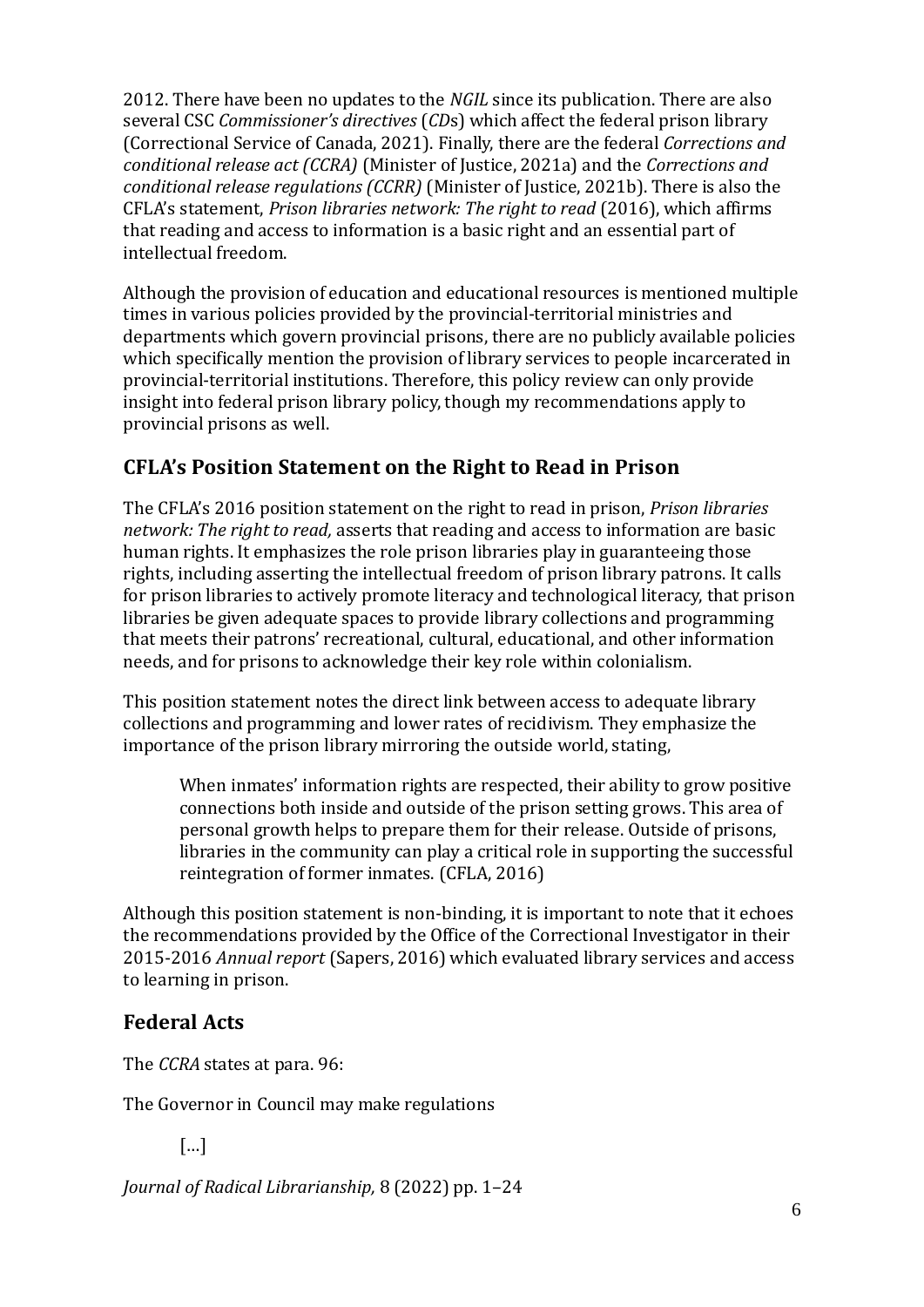(w) providing for inmates' access to

(i) legal counsel and legal reading materials,

- (ii) non-legal reading materials, and
- (iii) a commissioner for taking oaths and affidavits; (pp.  $64 65$ )

The *CCRR* repeats this and provides further direction regarding what non-legal reading materials must be provided to people in prison. It states that Commissioner's Directives and regional instructions and institutional standing orders must be made available (Minister of Justice, 2021b, para. 97(3)).

These sections contain the only mentions of the provision of any type of reading materials in either of these Acts, and there are no specific references to library or educational services. These acts provide a legal justification for the existence of prison libraries in Canada with an emphasis on the provision of certain legal materials, while leaving the specifics of prison library service provision up to the *CDs*  and other prison policy. With that said, the language used in these acts is determinative that legal reading materials must be provided to incarcerated individuals. This in turn provides a strong case for the creation of either a central legal reference library at the CSC's national headquarters, well-curated legal reference collections in every federal and provincial-territorial prison, or both.

#### **Commissioner's Directives**

The matter of who should manage prison libraries is a contentious one within the *CD*s. The objective of the *GL 005-1* is to define the roles and responsibilities of institutional management. This guideline specifies that the area of Programs and Activities led by the Program Manager includes federal prison library services. It should be noted that 'Programs and Activities' does not solely comprise institutional libraries and education, but also covers a vast area of programs and services for people in prison, including work assignments and pay, social programs, and volunteer coordination, among other things (Correctional Service of Canada, 2008a). *CD 700* states that the Assistant Warden, Interventions will manage all federal correctional interventions, which include education 'etc.' (Correctional Service of Canada, 2017a, para. 8). *CD 720,* the most significant *CD* when it comes to federal institutional library services, states, "The Chair of the Correctional Intervention Board and/or the Manager, Programs, in collaboration with the Chief of Education, where this position exists, or education delegate, will… manage the delivery of library services for inmates" (Correctional Service of Canada, 2017b, para. 7). This is directly contradicted at para. 12(a), which states that the librarian will "deliver library management services which support and promote institutional programming, employment, social, ethnic and cultural development, legal research and personal enrichment." This is contradicted again in *GL 720-1,* which states that, "The Director, Reintegration Services, will oversee the management and monitoring of library services" (Correctional Service of Canada, 2018a, para. 2).

When it comes to the question of who actually manages library services in Canadian federal prisons, it appears the waters have been muddied by policies which seem to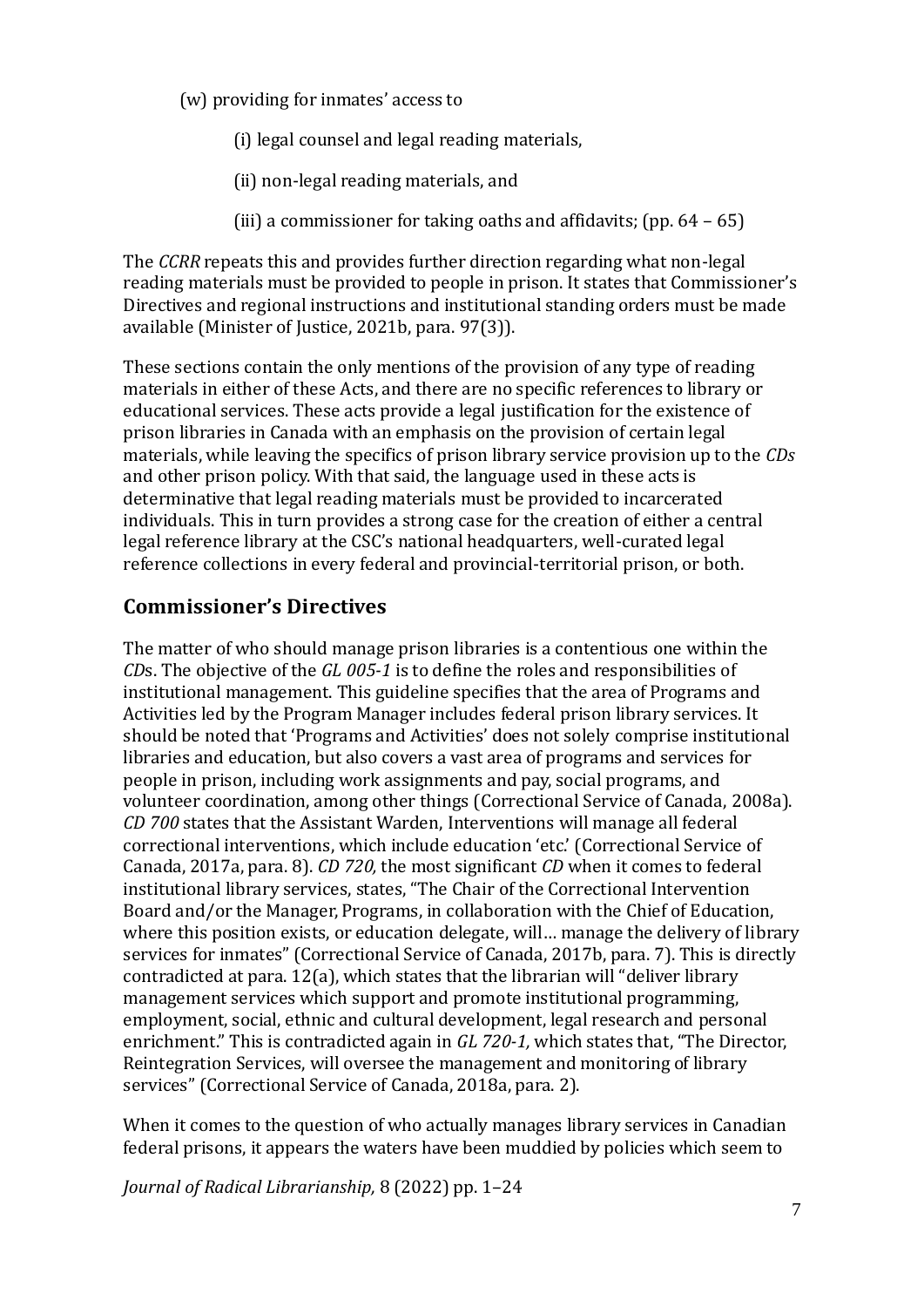send the institutional librarian in circles. If one attempted to follow the management hierarchy outlined in these policies, one could infer that the Director, Reintegration Services, the Assistant Warden, Interventions and Chair of the Correctional Intervention Board and/or the Manager, Programs in collaboration with the local Chief of Education, and the institutional librarian somehow all directly manage library services at the same time. Presumably none of these individuals, except for the librarian, have ever worked in a library or have even a basic understanding of standard library services and practices. This lack of clarity around who actually manages the institutional library and library services can only serve to remove all accountability for the state of federal prison library services from federal prison administrators. Furthermore, there is no mention of what educational and/or professional qualifications the librarian should have. This allows for federal prison administrators to staff the library with whomever they see fit, exacerbating the issue of a lack of qualified library professionals working in prison libraries. This is likely one of the causes of the wild variation in library services between federal institutions mentioned by Sapers (2015).

Only *CD 720* addresses the actual federal prison library services and materials which the library must provide. This *CD* provides significant details on the provision of library services, including a full and complete management hierarchy and the duties of each management level. The librarian's duties are stated at para. 12:

12. The Librarian will:

- a. deliver library management services which support and promote institutional programming, employment, social, ethnic and cultural development, legal research and personal enrichment
- b. organize materials and information to reflect library standards for optimum use and access
- c. determine the needs of library users and match library services and resources to meet those needs and interests when possible and appropriate
- d. ensure the institution's library has available historical and current copies of legal, regulatory and official reference materials including, but not limited to:
	- i. Canadian Charter of Rights and Freedoms
	- ii. Corrections and Conditional Release Act and Regulations
	- iii. International Transfer of Offenders Act
	- iv. Criminal Code of Canada
	- v. Canadian Human Rights Act
	- vi. Access to Information Act and appropriate access request forms
	- vii. Privacy Act and appropriate access request forms
	- viii. Official Languages Act
		- ix. Immigration and Refugee Protection act
		- x. Commissioner's Directives and associated Guidelines
	- xi. the Standing Orders for that institution, except those orders or parts thereof related to security matters
	- xii. Security Reclassification Scale/Security Reclassification Scale for Women Functional Specifications (scoring matrix)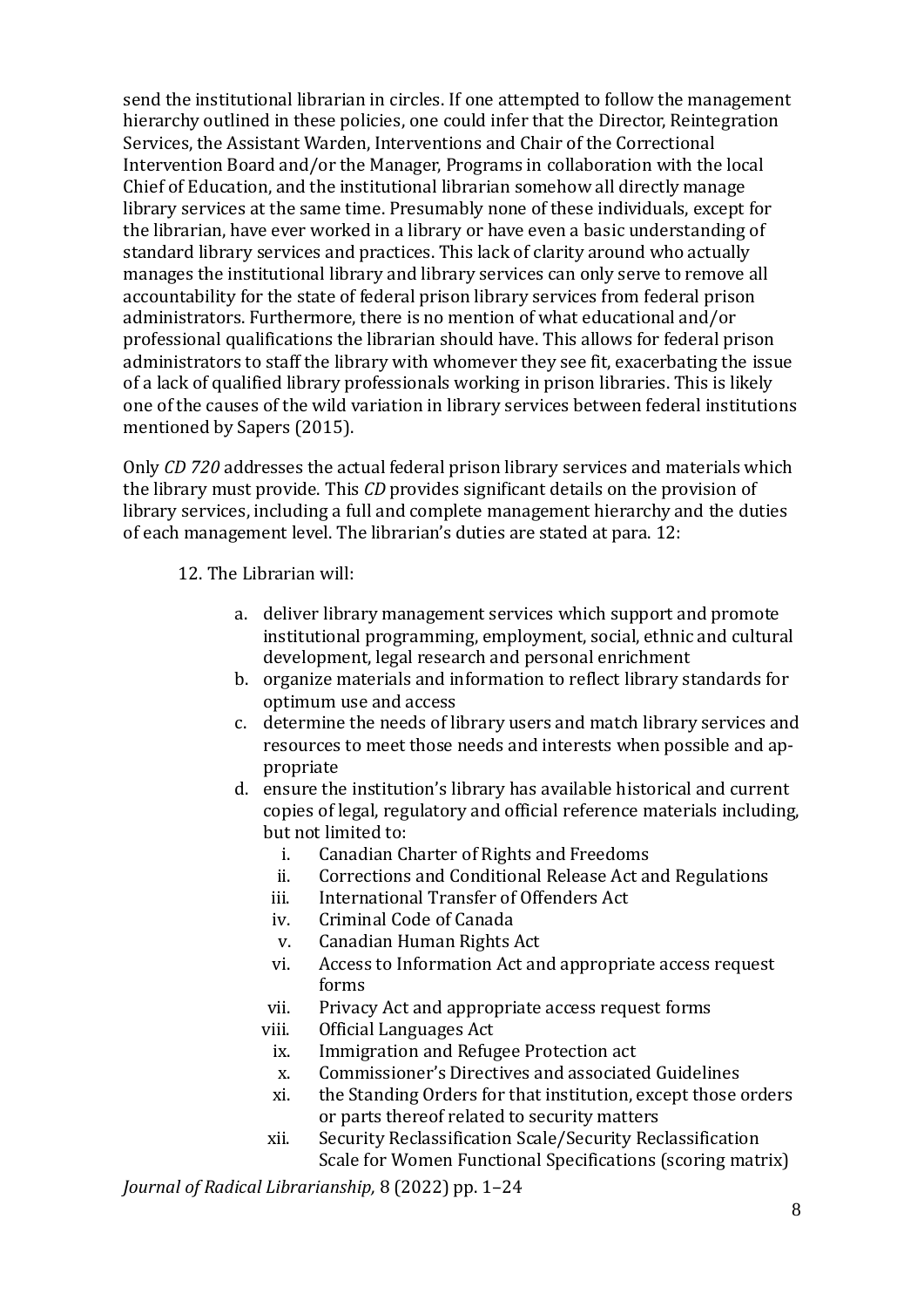- xiii. Parole Board of Canada Policy Manual
- xiv. Info Source
- xv. relevant publications produced by CSC regarding programs and services for inmates
- xvi. reports by the Office of the Correctional Investigator. (Correctional Service of Canada, 2017b)

The above-noted required legal reading materials are increasingly available only in digital formats. Although prisons at the federal level do provide digital copies of these items to incarcerated individuals on stand-alone computers, as mentioned by Zinger in 2020, these computers are equipped with outdated software and, in my experience, were often inaccessible or broken, and updating them was not a priority for IT staff. This contributes to yet another barrier to access for federally incarcerated individuals that directly contravenes the *CCRA* and *CCRR* as well as *CD 720.*

Regarding the library collection, only *CD 720* and *CD 764* along with its respective guidelines identify what items should and should not be included. *CD 764* and *GL 764-1* also contain provisions for collective and individual limitations (i.e. censorship) of 'expressive materials,' which are defined as, "...material in any form (including books, magazines, newspapers/articles, photographs, videos, films, music, clothing, items created/produced by an offender) that conveys an expression, message, thought, or attitude of mind" (Correctional Service of Canada*,* 2018b). These directives indicate that the Institutional Head (i.e. the warden) and the District Director may limit access to expressive material for a multitude of reasons varying from their contributing to an unhealthy working and living environment to recommendations for censorship made by the individual's Case Management Team (Correctional Service of Canada, 2018b, paras. 13 and 16; Correctional Service of Canada, 2018c, para. 6). As set out in *GL 764-1* at para. 2, materials that would automatically be withheld from people in federal prison include:

- a. information that clearly and purposely explains and/or demonstrates how to:
	- i. fabricate, assemble or conceal a weapon
	- ii. produce an intoxicant or mask its ingestion in order to defeat detection
	- iii. carry out a criminal act or suppress evidence of a criminal act
- b. material that supports genocide, promotes a theory of racial superiority or incites hatred towards any identifiable group or sub-population
- c. material of a sexual nature that involves violence, coercion, degradation, bodily harm or threats thereof to a person, whether real or fictional
- d. material that recruits membership in, encourages adherence to, or promotes the aims of a security threat group, criminal organization or terrorist ideology, pursuant to CD 568-3 – Identification and Management of Security Threat Groups. (Correctional Service of Canada, 2018c)

*Journal of Radical Librarianship,* 8 (2022) pp. 1–24 Although it makes sense to restrict some of the above-noted materials in a carceral environment, section b, and especially section c, are mostly subjective in nature, making it more difficult for the prison librarian to weed out material which would fall into these categories and easier for prison officials to censor materials to their own taste. In my own experience, Anton LaVey's *Satanic Bible* was censored by the prison Chaplain due to them considering it as 'hate speech,' and many romance novels could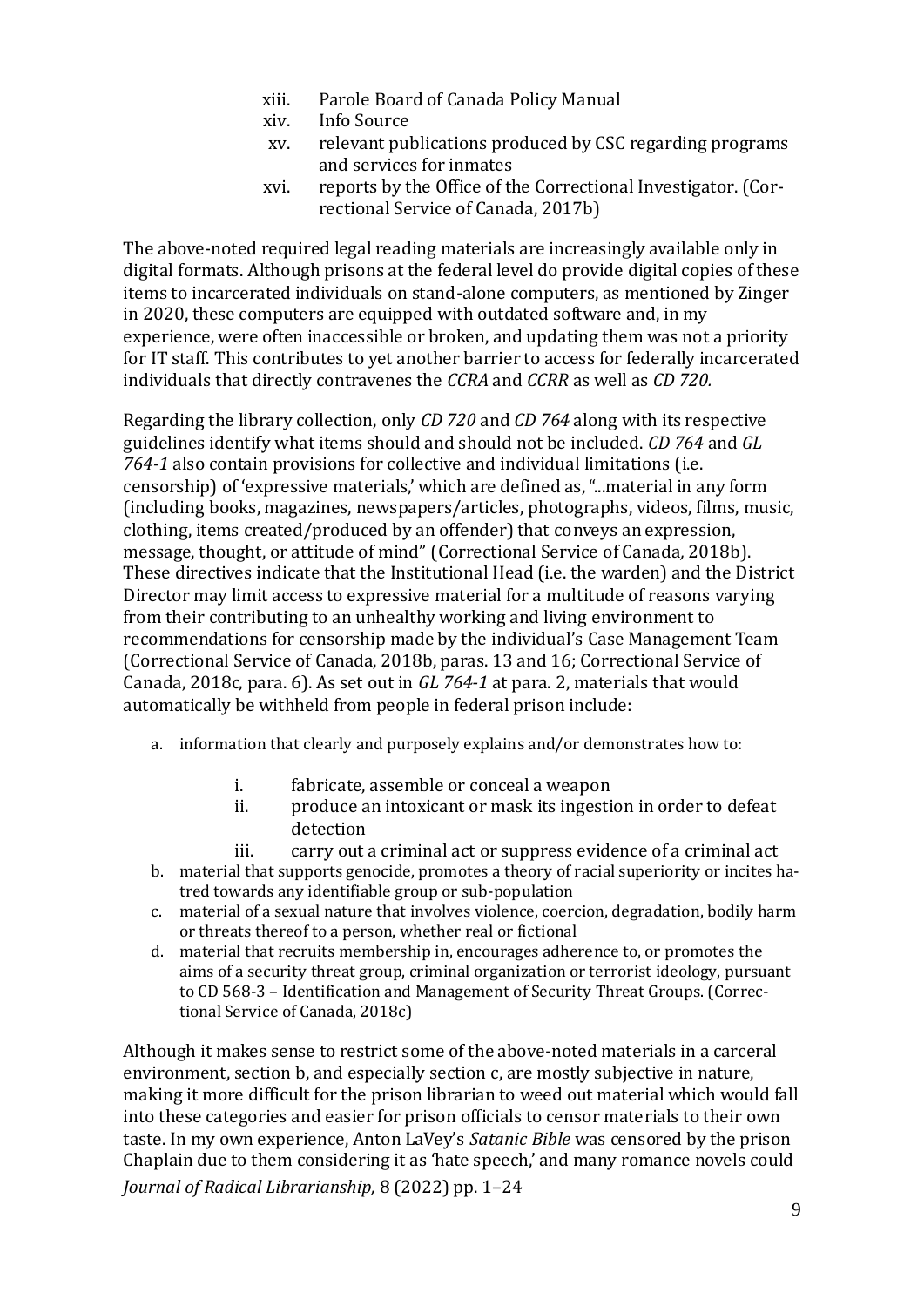potentially be censored for their content as well. The removal of these materials is not only based on personal views of morality, but is also moot, considering that people in federal and provincial-territorial prisons can and do subscribe to pornographic magazines and have access to violent and/or sexual videogames and television.

It is important to note that the act of censorship goes against the *IFLA Code of ethics for librarians and other information workers* (2012) and its Canadian counterpart, the *CFLA-FCAB Code of ethics* (2018), which both mandate at s.1 that librarians and information workers reject censorship in all its forms. The encouragement of censorship in the prison library reveals Canadian society's moralistic and paternalistic view of the prison library as a tool both to control and to 'fix' people in prison, rather than as a minimum human right and an educational and recreational resource.

This idea of censorship in prison and reading as a tool for behavioural control has existed since the inception of the prison library (Ramprashad, 2020, p. 61), and was studied by Austin et al., who note just how problematic this idea can be. They affirm that this type of censorship is a form of state violence and call out its paternalism, stating, "There is an 'underlying assumption that people in prison aren't sophisticated readers' and must therefore be carefully guided to more constructive reading patterns," (2020, p. 176). Furthermore, the act of censorship of library materials is a violation of intellectual freedom, which is protected under s. 2(b) of the *Canadian charter of rights and freedoms*.

While *CD 764* and its respective guidelines restrict the materials available in the federal prison library, *CD 345* restricts the librarian's ability to circulate more than a few items at a time. Under the section titled, "Permitted Combustible Material in Cells and Bedrooms," this *CD* states that, "The amount of combustible material permitted in cell blocks, living units and dormitories shall be strictly limited in accordance with the requirements outlined in the Fire Safety Manual" (Correctional Service of Canada, 2008b, para. 20). Unfortunately, printed materials such as books are considered 'combustible material' and, in my own experience, safety concerns such as this were often used as a reason to restrict access to library materials in prison.

Other such safety concerns which I was made aware of while working as a prison librarian were that hardcover books could be used to create body armour and that people in prison might hide needles and prison-made weapons inside the books. These safety concerns were not always unfounded, as situations like this did occur on occasion. However, books are not the only items in prison being lit on fire, used to create body armour, or to hide contraband, and such concerns should not be used to restrict access to the library or library materials.

#### **The** *National Guide for Institutional Libraries*

While the *NGIL* provides the skeleton from which an intentional, well-rounded prison library policy might emerge, it is still lacking in almost every area. It provides some basic objectives that a federal prison librarian in Canada may strive for as well as a few guidelines on basic library processes. However, it does nothing to alleviate the confusion caused by the *CD*s regarding who manages library services at the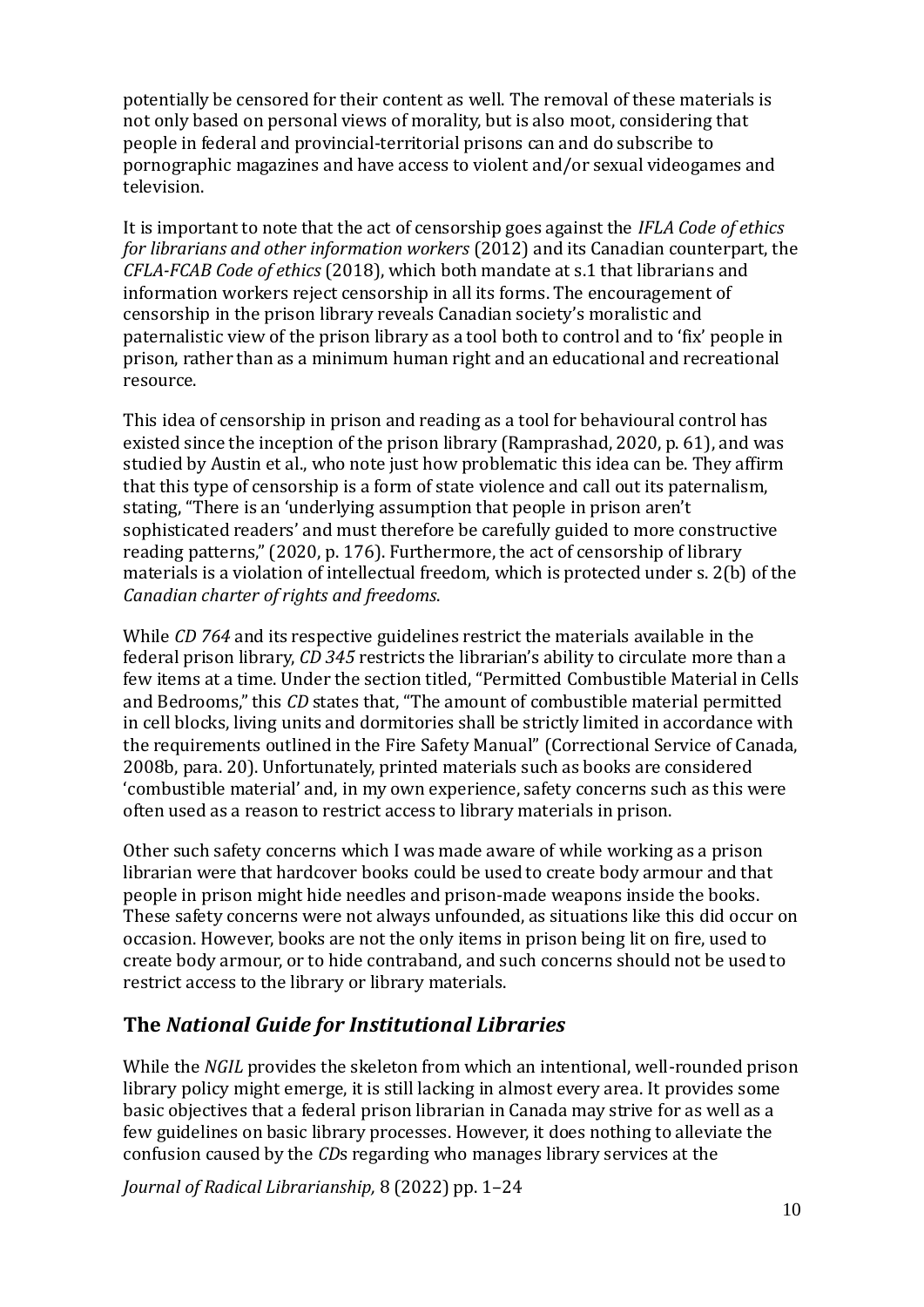institutional level. It is also sorely in need of concise guides on collection management, including how many items the library should have in its collection, censorship of library materials, and collections maintenance. There is no information on the provision of ILLs, ebooks, audiobooks, and other alternative materials, especially ones which would be helpful for individuals with print disabilities and/or low literacy. Furthermore, it lacks details regarding how and by whom the library should be staffed, what job classification the library staff falls under (EC or LS), what training, support, and guidance the librarian should receive, and who ensures this. It also requires more focus on the areas of literacy-based programming, technology, budget, privacy, and physical space requirements and designs. The *NGIL* does not include any guidelines on how the federal prison library might offer eResources or eLearning of any kind, even though these resources would not only provide access to more current information but also would enable people in prison to practice using digital technologies, which would help to better prepare them for their return to society.

The *NGIL*'s section on donations also proves problematic, as it places the onus on the CSC's National Headquarters to both receive and distribute donations, a regulation which only serves to create extra work for National Headquarters while taking autonomy away from the institutional librarians. The detailed nature of this section and the lack of detail regarding how the librarian might acquire new library materials using the library's operational budget promotes the idea that prison libraries should rely solely on donations, when in fact the reliance on donated library materials creates collections that are consistently outdated, in poor condition, and often irrelevant. This is only worsened by the *NGIL*'s section 6.11, "Maintenance of collection," which states at para. 6.11.4, "Librarians should receive proper training in book repair and in turn, train their library assistants." This section does not provide any information on where the librarian might receive training in book repair (a skill which is usually only taught to archivists and conservators). Furthermore, it does not provide any direction on how and why the librarian should discard materials, leaving the process of deselection up to the whims of library and prison staff.

The *NGIL's* Budget section consists of only three points: Firstly, that CSC's National Headquarters provide annual operating budgets commensurate to the needs of the institution, that the budget factor in the need to provide a broad range of materials, and that librarians should develop needs assessments for their institutional libraries and submit plans, priorities, and schedules to their supervisors on an annual basis (CSC, 2012b, s. 10.0). Although funding formulas based on prison populations exist internationally, such as in Lehmann's *Guideline's for library services to prisoners* (3rd ed.) (Lehmann, 2005), the NGIL provides no such funding formula. Nor does it provide any real details about who should develop and administer this budget, nor how much of the budget should be allocated to library stock, computers and other technology, collections maintenance, etc. Lehmann's *Guidelines* also notes that, 'the startup materials budget for new libraries should be sufficient to establish at least 50% of a full-service collection,' (p. 11) where the *NGIL* assumes that full-service libraries that match public library services have already been established in every federal prison, which is simply not the case.

*Journal of Radical Librarianship,* 8 (2022) pp. 1–24 In its current form, the *NGIL* is outdated. It is lacking in many provisions which would standardize federal prison library service across Canada, which would serve as a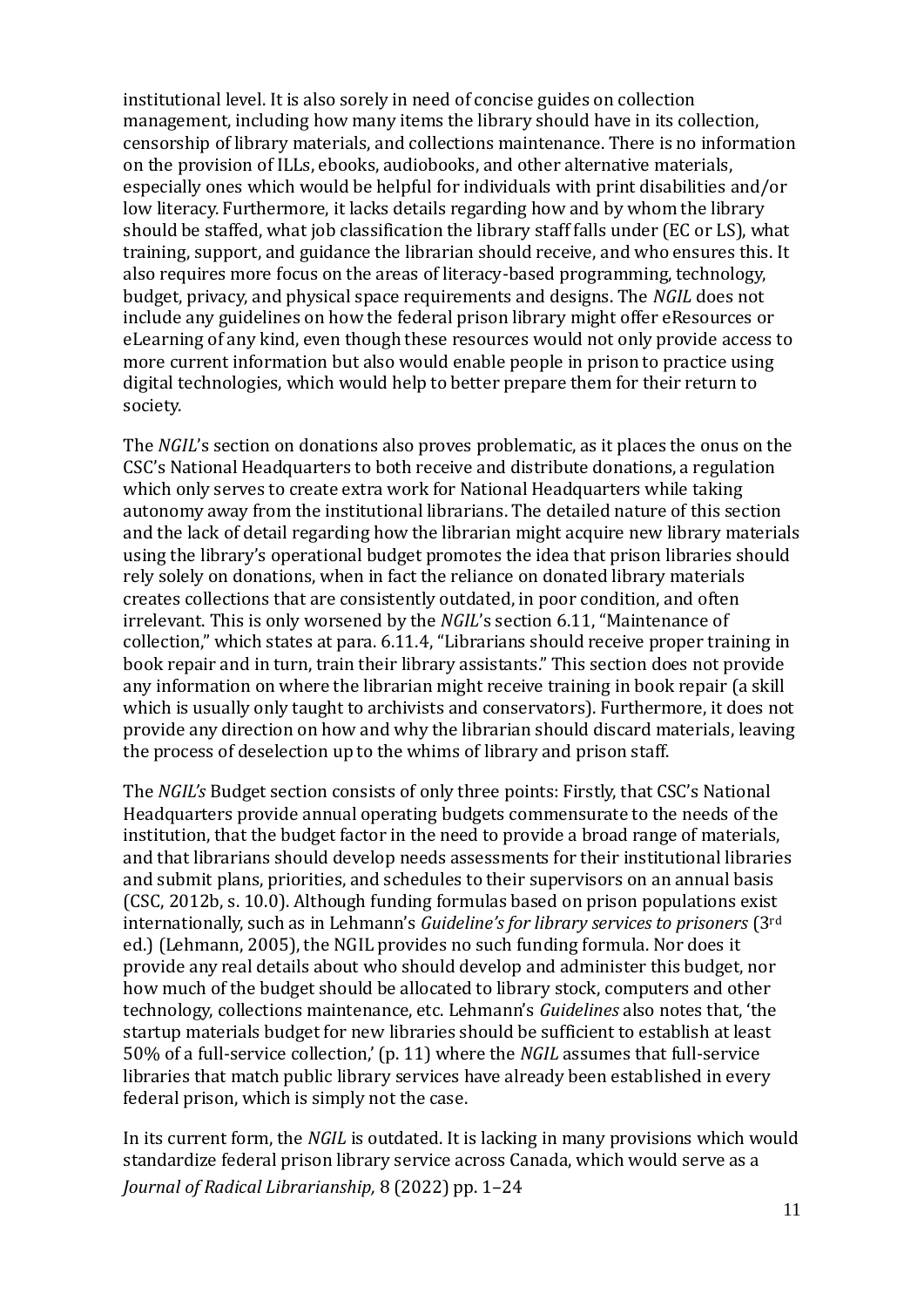model that provincial-territorial prisons could use to standardize their own prison library services, and which would allow the prison librarian to meet the purpose of the library in a federal institution, which is, as it sets out in s. 1, "[…] to meet the needs of the correctional community by providing an essential service which emulates the public library model, with free and equitable access to a wide range of ideas, information, and perspectives." Finally, it does not follow most of the policy recommendations for federal prison libraries in Canada which have been made since the 1980s.

#### **Review of the Policy Recommendations for Canadian Federal Prison Libraries: 1980s to the Present**

There is a dearth of knowledge on Canadian prison library policy in Canada, and, as previously stated by Curry et al., it is rare that prison libraries are mentioned in publications by government or private citizens (p. 142). The most significant federal government reports on federal prison library policy are the *Nason report* published in 1981 and the *Peat Marwick report* published in 1984. Drastic cutbacks in 1994 seem to have quashed any further inquests into these services and reversed any improvements to federal prison library services which may have been made (Ings & Joslin, 2010, p. 402).

## **The** *Nason Report*

The *Report on institutional library service* (The *Nason report*), commissioned by the CSC and written by C.M. Nason, was completed in 1981. In it, Nason provided an indepth report on library standards, reader services, technical services, personnel, organization, facilities, resources required, and performance measurements, with recommendations for each.

At the beginning of the report, Nason delineates the role and importance of the library in federal correctional institutions, stating that, "Library services are an integral part of a humane penitentiary system. The incarcerated individual retains the intellectual freedom to stimulate and to develop the mind and one of the principal means of this stimulation is the right to read" (p. 2).

Nason also emphasized the importance of the support which the library provides to other federal programs and services available in prison, such as the Education and Training Programme. Nason pointed out that alleviating the boredom of people in prison is a means of 'dynamic rather than static control' (p. 3).

Indeed, the antiquated belief that the prison library should be used as a means of control was even upheld in Ings and Joslin's 2010 article, "Correctional Service of Canada Prison Libraries from 1980 to 2010," which stated that, "Prison libraries continue to contribute to public safety by supporting the Correctional Services mandate to provide safe and secure control of offenders, while preparing them for reintegration into the community" (p. 407). Although this remains an excellent way to market the prison library to prison administrators and decision-makers, it distracts from the fact that access to a library is a human right, and again points to the issue of these libraries being used as tools of control and state violence and oppression. In order to effect real change, prison librarians and policy makers must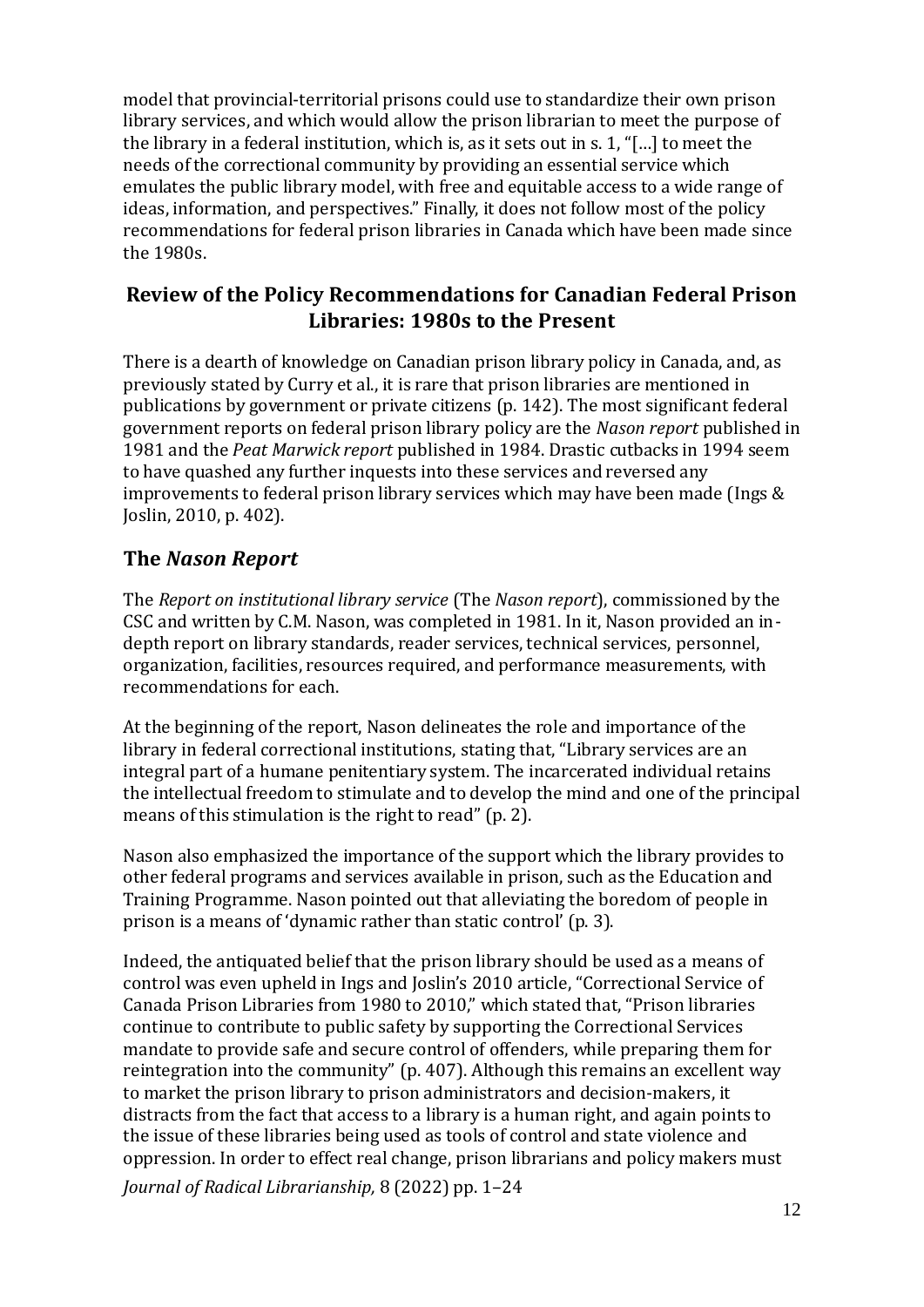step away from the idea of the library as a means of control and focus on the positive influence the library can have as a safe space where people in prison might go, both to alleviate boredom as Nason noted, and to escape the harsh realities of prison as Garner noted in her study of libraries and reading as facilitators of mental escape (Garner, 2020).

The *Nason report* established that federal prison libraries should follow the public library model and, with some exceptions, offer the same materials and services. Regarding these exceptions, Nason provided an in-depth guideline on censorship. To standardize these services in prison libraries across Canada, Nason proposed the creation of a policy statement on the provision of library services in federal prisons and made the following recommendations for prison library service standards:

- a) All medium and maximum-security institutions will provide library services as comparable as possible to those services available from a public library;
- b) The library shall provide an institution-wide service to meet the needs of both inmates and staff;
- c) The institutional library participates in interlibrary loan programmes and makes optimal use of community resources;
- d) Institutional libraries must provide adequate material for legal research, especially in the field of criminal law;
- e) The institution will ensure that inmates have adequate access to library services;
- f) The library collection will be of sufficient size and quality to meet the needs of the inmate population;
- g) Written policy defines the principles, purposes and criteria used in the selection and censorship of library materials;
- h) Library materials will be formally organized to ensure adequate bibliographic control;
- i) The institution has a qualified librarian on staff full-time whose sole duty is the operation of library services;
- j) The library is functional in design and inviting in appearance;
- k) The institution will ensure that the programmes and other services of the library, will be sufficiently funded, so that a viable library facility can be maintained. (p. 84)

Although the *Nason report* provided a strong basis from which the *NGIL* emerged, his in-depth recommendations for collection management and maintenance, library budgets, and staffing were seemingly ignored. The most important recommendation that institutional librarian positions be filled with qualified library workers approved by a professional librarian at National Headquarters (p. 86) is still not being followed as of this writing.

As of 2021, the position of librarian at National Headquarters still did not exist, despite recommendations for its creation since the 1980s. This means that the hiring of federal prison librarians is being done by regional Chiefs of Education under the direction of regional headquarters; institutional librarians, therefore, are being chosen by individuals who have never professionally trained for or worked in libraries. It is no wonder, then, that the institutional librarian faces such widespread devaluation and defunding of their work; prison officials have not consulted professional librarians on these matters since the 1980s.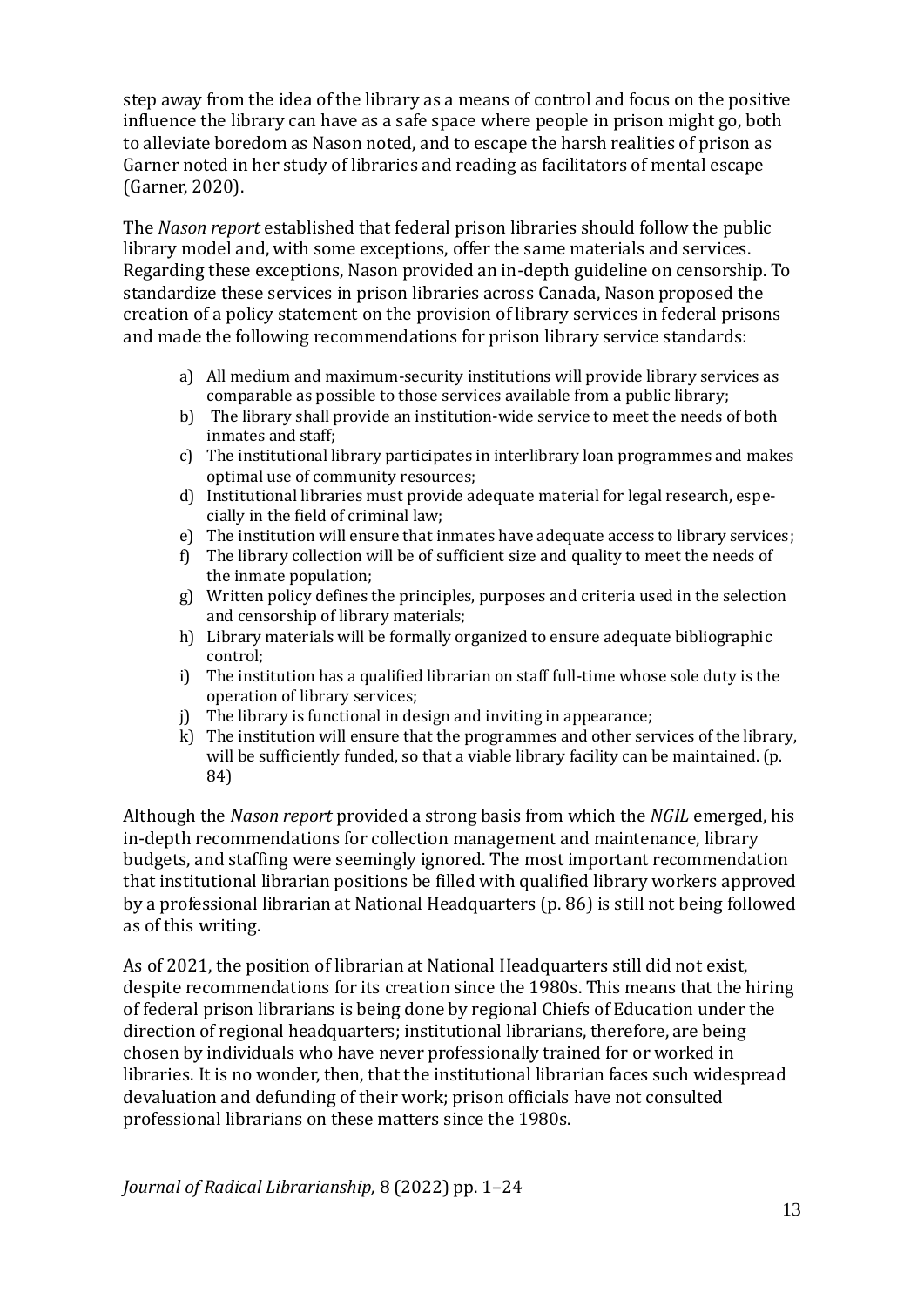## **The Peat-Marwick Report**

The *Correctional Service of Canada review of institutional library services report* (The *Peat-Marwick report*) was commissioned by the CSC and was prepared by Peat, Marwick and Partners in March of 1984 and submitted to the National Chief of Education and Training. This report surveyed existing federal prison library services in Canada, and the authors conducted institutional visits in Alberta, where library facilities were toured and services were observed. The authors also interviewed five institutional librarians in Quebec, Ontario, and Alberta.

Based on their findings, the *Peat-Marwick report* made the following recommendations for federal prison library services:

- That Headquarters hire a librarian with an M.L.S. (Master of Library Science) degree with sufficient skills to coordinate the activities of libraries on a national basis.
- That basic library standards be established for the institutional libraries.
- That basic procedures be developed for all institutional libraries and that a manual be written outlining them in detail.
- That CSC re-examine staffing of institutional libraries so that consistent qualifications are found in all institutional libraries.
- That every region have a Regional Librarian with a B.L.S. or M.L.S. degree.
- That more appropriate staffing levels be maintained in institutional libraries.
- That all CSC institutional libraries should have a minimum basic adult literacy collection.
- That separate budgets be developed for the libraries and that they are reviewed regionally and nationally before they are submitted to Wardens.
- That the libraries prepare an annual plan outlining goals and objectives for the upcoming year.
- That consideration be given to developing a catalogue of all the holdings of the institutional libraries.
- That presently ongoing work on improved facilities receive the full support of Education and Training.
- That the institutional library facility planning be done in conjunction with the local librarian.
- That each region hold an annual meeting for its librarians and that all Correctional Service librarians meet at least once a year at the Canadian Library Association Meeting. (pp. 2 – 3)

The *Peat-Marwick report* was also able to provide a more complete picture of the difficulties which federal prison librarians face. Regarding the relationship between library and other institutional staff, this report found that 42.9% of survey respondents considered that cooperation between library and other staff was nonexistent or inadequate (s. II, p. 11). They found that 78.6% of institutional librarians wanted increased contact with outside libraries and librarians, and especially with other prison librarians (s. II, p. 12). They also pointed out the unique nature of prison librarianship, noting the many disadvantages faced by their library patrons (s. II, p. 12).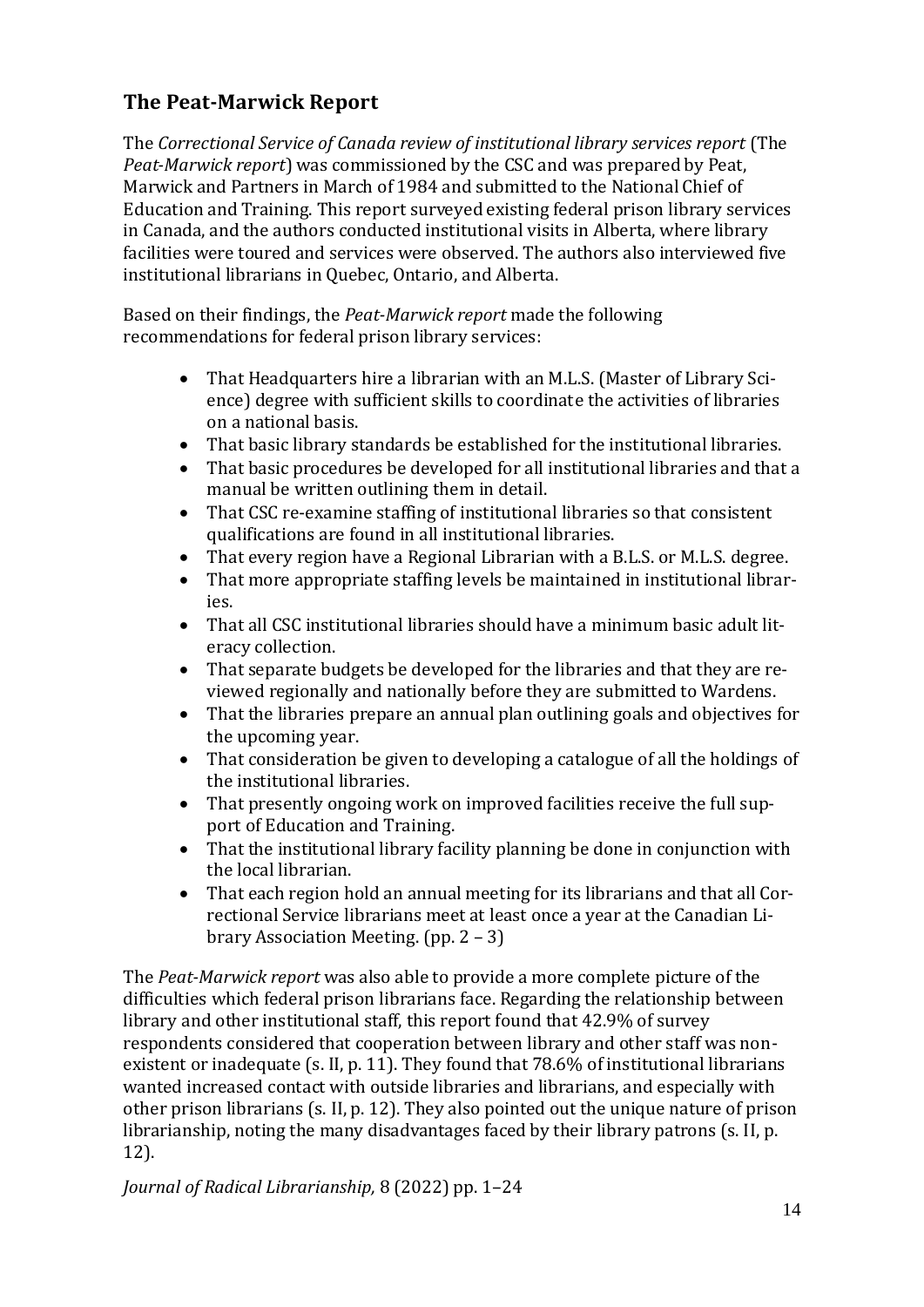As remains the case today, prison librarians were, "[…] forced to make decisions with little support," with, "...only minimal broad guidelines exist[ing] to help the library staff" (s. II, p. 13). They were expected to ensure that the minimum human rights requirements of their library patrons were being met, and to handle their patrons' complex needs with grace and respect in an isolating environment which is conducive to neither. This situation was only exacerbated by the fact that no "champion" existed to assist prison librarians in advocating for themselves and their libraries and to ensure that they were fairly treated within the system (s. II, p. 13), and these issues persist as of this writing.

*Peat-Marwick* also cited the still contentious issue of librarians vs. library technicians, noting that the CSC does not use the LS classification – a federal government job classification which comes with a hefty salary increase – when hiring institutional librarians, causing library staff with post-graduate degrees to feel resentment towards their colleagues with library technician diplomas (s. II, p. 13). Their solution to this elitist view among these Master's-level library workers was to recommend that librarians with post-graduate degrees only be hired at the Regional and National levels (i.e. in a regional and/or national Chief of Library services position). Again, these positions still did not exist as of 2021.

#### **Recommendations**

Although a few studies and recommendations have been made since the 1980s (Artinian & McEwan, 1989; Curry et al., 2003; Ings & Joslin, 2010), there have been no studies which focus solely on Canadian prison library policy and the improvement of library services. There exists a plethora of examples of progressive prison library studies, policy, and calls for change which could be used as a framework to enhance prison libraries across Canada (e.g. Canadian Federation of Library Associations, 2016; Krolak, 2019; Lehmann, 2005), yet it appears that the CSC and the ministries which govern provincial-territorial prisons are still lagging behind the rest of the world in terms of library and educational services to people in prison.

There have also been studies and recommendations on the ongoing role which incarceration plays in colonialism and the overrepresentation of Indigenous people in prison (Chartrand, 2019). Furthermore, there have been studies on the way in which Indigenous knowledge, and particularly Indigenous cultural teachings reduces recidivism and aids in rehabilitation (Hewitt, 2016; Quantick, 2017). The Toronto Abolition Convergence's *Indigenous abolitionist study guide* (2020) calls out the long history of criminalization of Indigenous people in Canada and colonial incarceration, noting that, "The violent removal of Indigenous peoples from their lands continues to be an active form of colonization in Canada, not just a relic of the past" (2020). Indeed, further discussion on the role of cultural belonging in carceral spaces and whether it is curtailed through inadequate library services and restricted access to cultural information and programming is merited. Further research is required to explore this topic substantively and with the care it deserves.

To this end, I recommend that the CSC and the ministries which govern provincialterritorial prisons commission studies into prison library services conducted by qualified library and information professionals. My recommendations also include immediate actions which would improve library services to people in prison and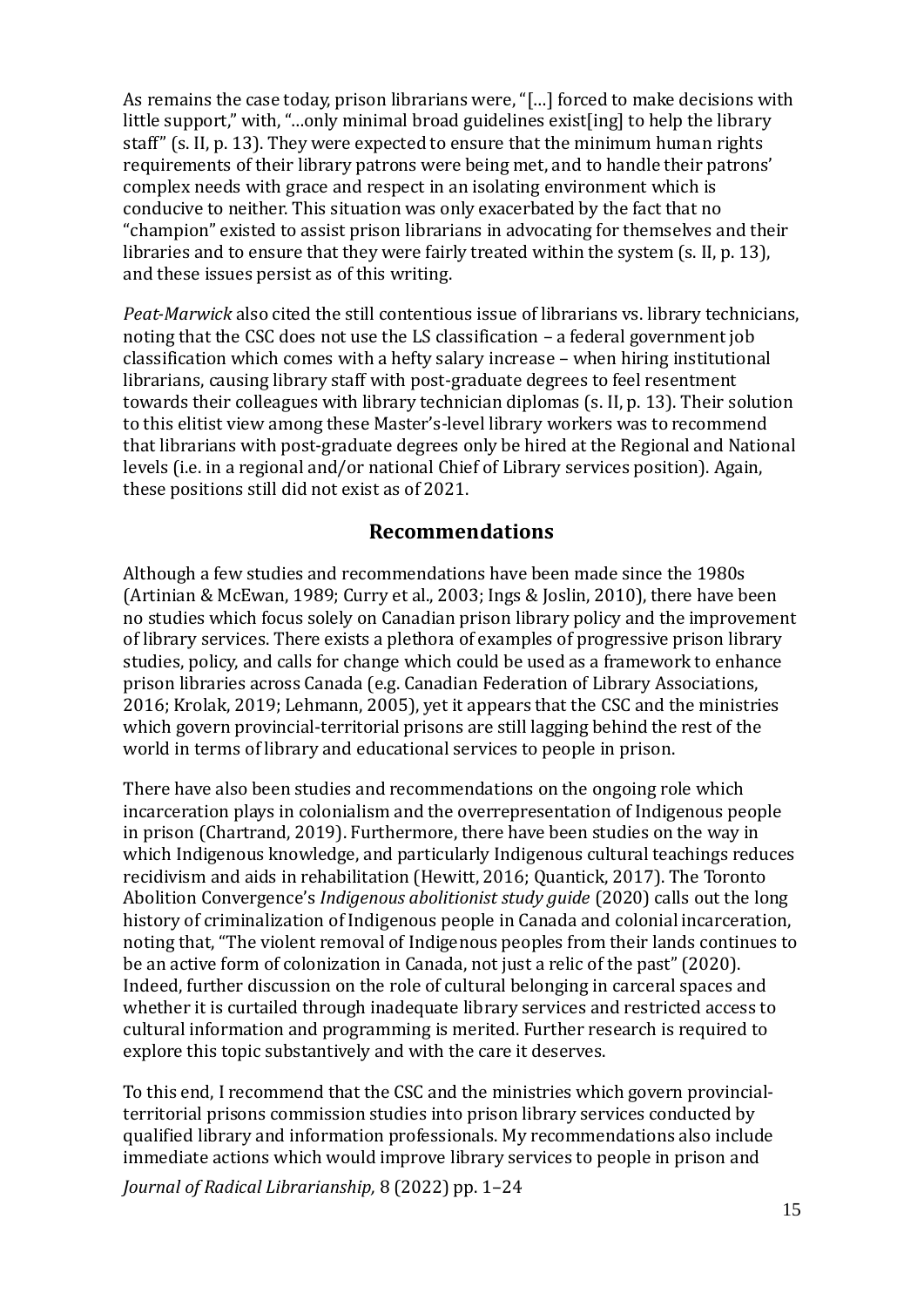support rehabilitation. I also offer recommendations for ways in which library and information studies professionals might support people while they are incarcerated and while they are returning to society. For ease, I have split my recommendations into four sections: Research; Library Management and Librarian Qualifications; Changes to the Existing Policy and services; and Recommendations for Public, Academic, and Special Libraries to Support Prison Library Patrons and Their Reintegration upon Release.

## **Research**

- 1. That the CSC and all ministries which govern provincial-territorial prisons commission research conducted by library and information professionals into their respective prison library services, and that the findings of this research be published within two years.
- 2. That further research be conducted regarding how prison library services might support cultural programming with particular focus on Indigenous knowledge and cultural teachings.

To create a clear picture of the existing library services in federal and provincial prisons across Canada and to improve upon them, it is crucial that a large study be conducted of the prison library services available and how these services affect the lives of people in prison. Such a study would help to illuminate the unique issues which prison librarians face and would allow for improvements to be made to prison library services. Such improvements might help to standardize prison library services across Canada and could also help to mitigate the sense of isolation which prison librarians feel while allowing them to fully meet the minimum human rights requirements of the community which they serve.

Furthermore, it is important to remember and acknowledge the ongoing colonial history of both library and carceral institutions. It is well past time to seriously consider the impact that these institutions have outside of their designated contexts and to reimagine the way we organize and disseminate knowledge. For this reason, and to improve library services to Indigenous people in prison, I recommend that library and information professionals conduct further research on Canadian prison libraries and the way they relate to Indigenous ways of knowing and cultural programming through an Indigenous and abolitionist lens.

#### **Library Management and Librarian Qualifications**

- 3. That the CSC immediately create the position of a Chief of Library Services at the national and regional levels, that the ministries which govern provincialterritorial prisons create similar positions within their organizations, and that librarians with a post-graduate degree from an ALA-accredited library school be hired for these positions.
- 4. That both prison systems immediately establish separate and sufficient funding for prison libraries based on the size of the correctional community (both staff and incarcerated individuals) which they serve.
- 5. That central library collections be immediately established at CSC's National Headquarters and at the respective headquarters of the ministries which govern provincial-territorial prisons with an extensive collection of printed legal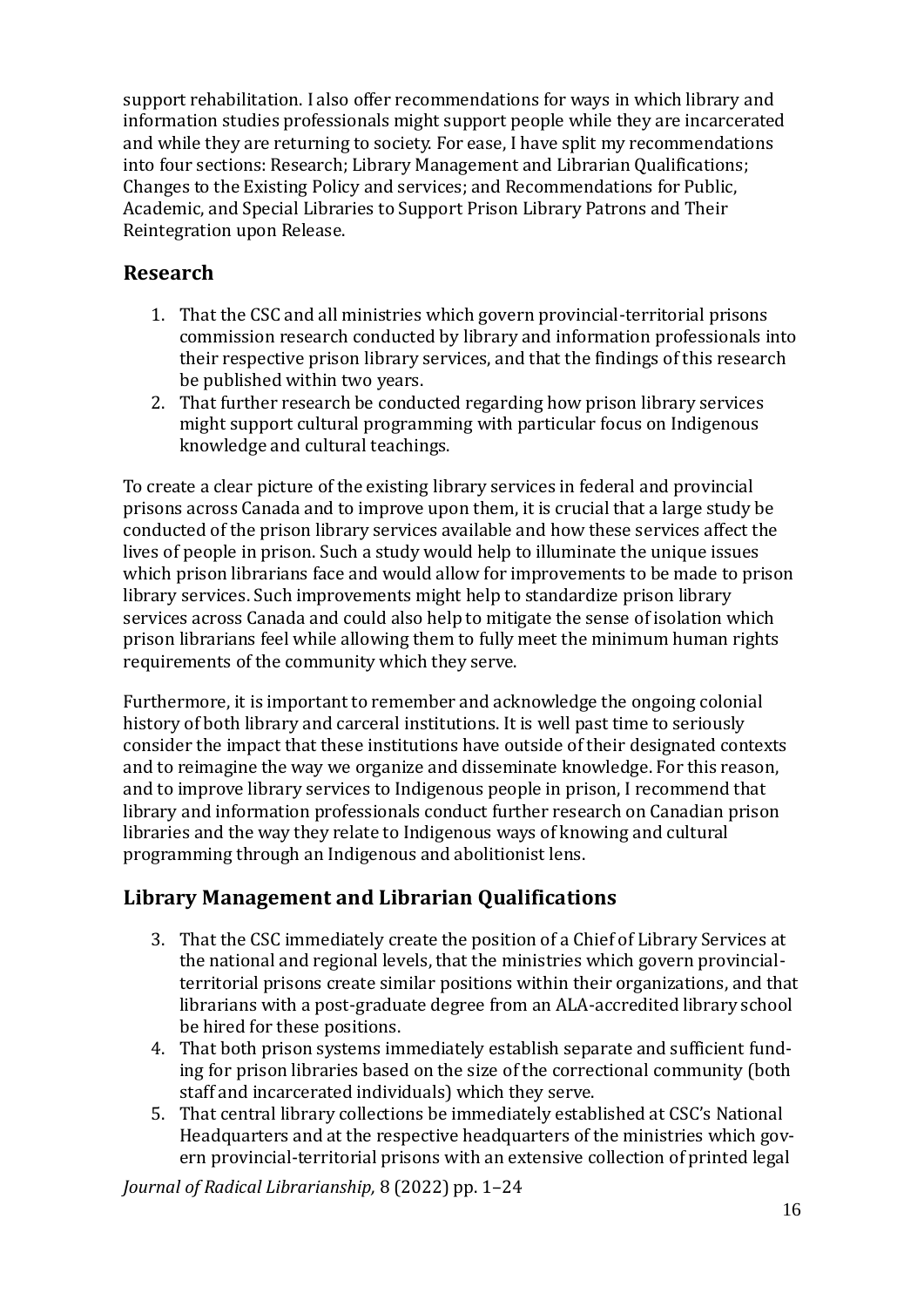materials, and that an inter-library loans process be established for the use of this collection by correctional staff and people housed in federal prisons.

- 6. That all prison libraries provide adequate material for legal research, especially in the field of criminal law, and that special budgets be established for the ongoing purchase of these materials.
- 7. That every federal and provincial-territorial institution immediately hire a qualified librarian (with either a library technician diploma or an ALA-accredited post-graduate degree) to work full-time, whose sole duty is the delivery of library services.
- 8. That an annual audit of library services be conducted in all prison libraries and that all institutional librarians develop an openly accessible annual report outlining their respective library's circulation statistics, budgets, and goals for the coming year to be submitted to their respective department head.
- 9. That federal and provincial-territorial prison librarians hold an annual meeting or conference for institutional librarians.

As previously noted, some of the greatest issues with prison librarianship are the lack of direction from management, a paucity of qualified library personnel, insufficient funding, and a sense of isolation felt by individual prison librarians. To create consistency in prison library services in Canada and to ensure that prison librarians can fully meet the complex needs of the communities which they serve, these library services must be directed by someone with expertise in this field and must be carried out by professionals who also have library expertise.

To ensure that prison libraries provide similar services across institutions, and that those services emulate the public library model with free and equitable access to a wide range of ideas, information, and perspectives as set out in the *NGIL* and other policy*,* these libraries must be sufficiently funded to create collections which reflect the needs of their library patrons. To fairly decide funding levels and to ensure that similar library services which meet the minimum human rights requirements of the patrons they serve are provided in every institution, annual audits must be conducted and coordinated by federal Chiefs of Library Services and their provincial equivalents. This would also ensure transparency within prison library services.

To fully meet the requirements of the *CCRA, CCRR,* and *CD 720,* a centralized collection of printed legal materials must be established and available via interlibrary loan for the federal correctional community. A similar collection should be established by the ministries which govern provincial-territorial prisons.

Finally, to mitigate the sense of isolation which prison librarians feel and to create better lines of communication between prison librarians, an annual meeting or conference for institutional librarians should be held with the full support of the CSC and the provincial-territorial ministries which govern provincial prisons. These conferences would be a space where prison librarians could share their ideas and experiences with each other and work together to improve upon existing prison library services.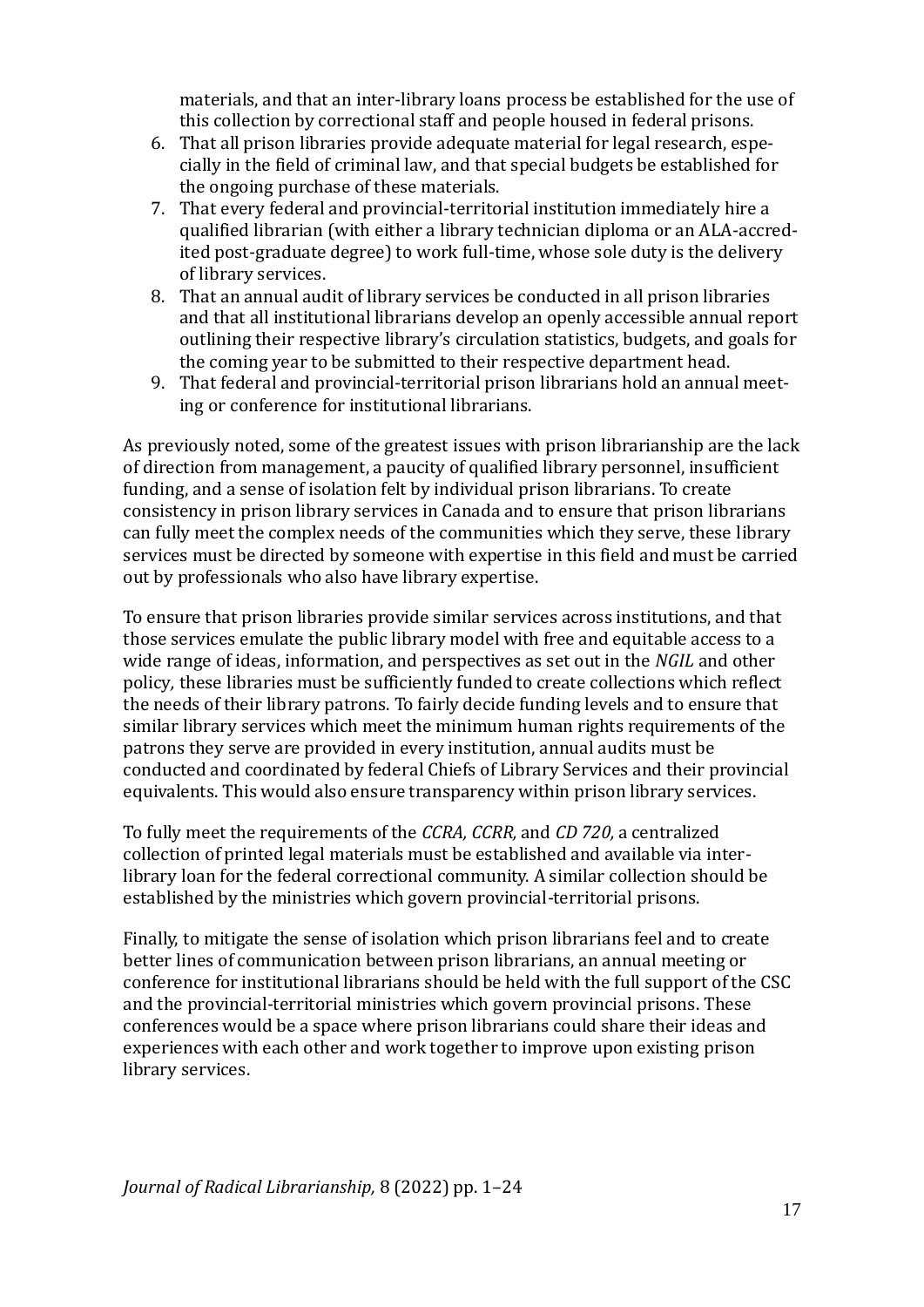#### **Changes to the Existing Policy and Services**

- 10. That the National Guide for Institutional Libraries immediately be updated to include guides on library management, collection management and maintenance, the provision of inter-library loans, providing ebooks, audiobooks, and alternative materials for people with print disabilities, programming, library technology and computers, budget, patron privacy, and physical space requirements and designs.
- 11. That the National Guide for Institutional Libraries be reviewed and updated every three years by the National Chief of Library services.
- 12. That every institutional library immediately establishes inter-library loan programs with local public libraries and make use of these community resources.
- 13. That institutional librarians work with their institution's programs for education, psychology, health care, and social programs, as well as Indigenous culture departments to develop library collections which support these areas, and that every effort be made to allow incarcerated individuals to access these collections.
- 14. That basic library procedure manuals be developed by institutional library staff in all institutional libraries.
- 15. That all correctional institutions immediately reallocate funding and resources from areas such as new weapons and munitions purchases to educational, cultural, mental and physical health care, and library services.

Libraries have always reflected the changing needs of the communities they serve by growing and changing with them. This has included ongoing upgrades to library technology, the establishment of 'maker' culture and maker spaces, the provision of various types of materials and alternative formats, and the creation of online programs and services. To provide the best services possible, libraries must change and evolve with their communities, and this includes adapting existing policy to reflect their needs. Therefore, the *NGIL* must be updated to provide better guidance to federal prison librarians and must be cited as the sole authority on the provision of library services to people in federal prison. In addition, these updates should be carried out on a regular basis so that that the changing needs of the prison population continue to be met.

To ensure the greatest access to information and library materials, it is imperative that all prison librarians contact their local public library and, where possible, establish ILL programs with them.

To ensure that well-rounded collections are established and that communication flows freely between various prison departments and the library, prison librarians must establish connections within their own prison and see to it that core resources from each department are also provided in the library. Furthermore, correctional institutions should reallocate funding and resources to effect improvement in all available rehabilitative programming and services, including the library.

Finally, to account for the operational differences between each institution (and thus between each institutional library), a basic library procedural should be created by the institutional librarian.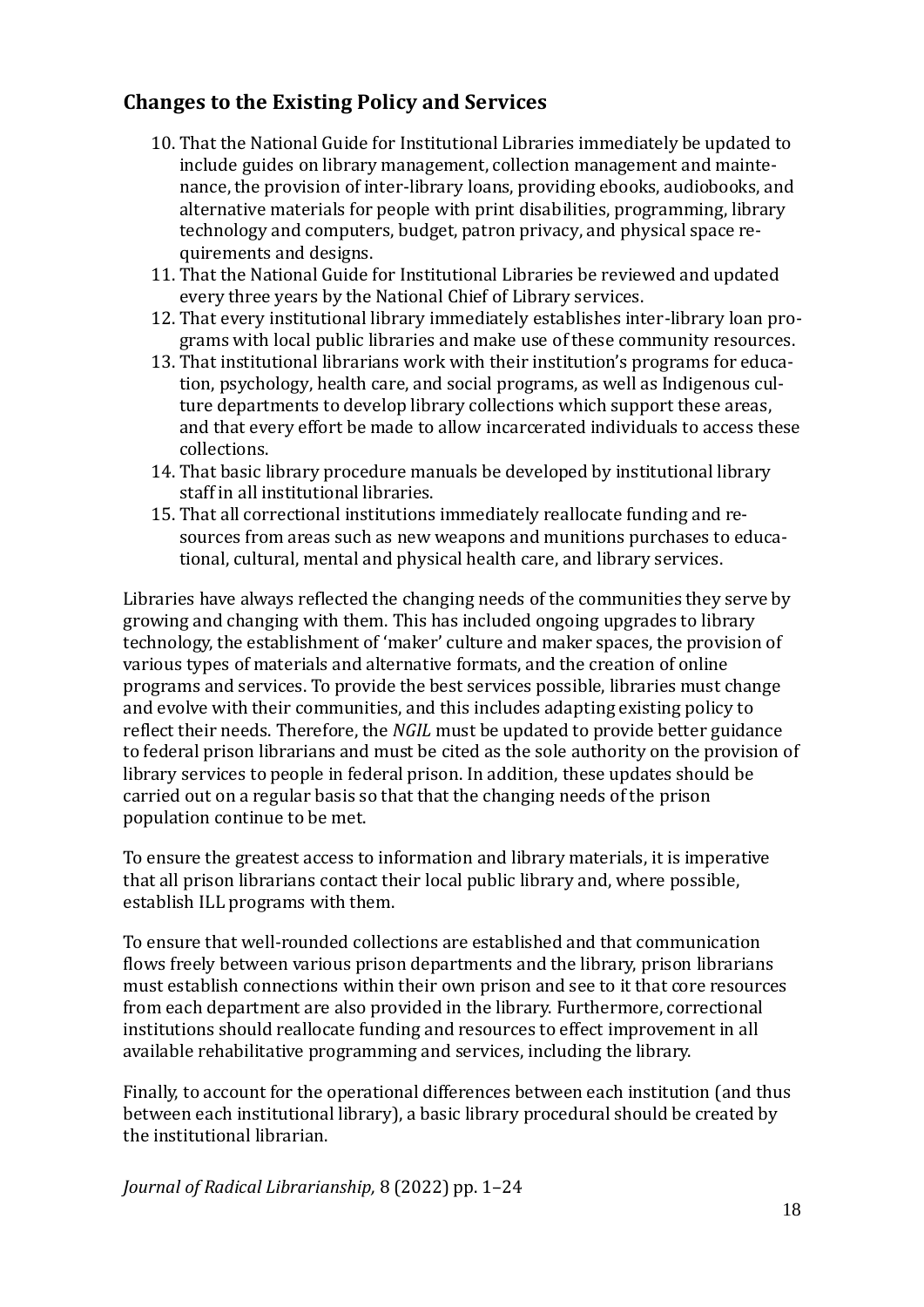## **Recommendations for Public, Academic, and Special Libraries to Support Prison Library Patrons and Their Reintegration upon Release**

- 1. That prison, public, academic, and special librarians make every effort to communicate with one another and to establish library programming in prisons, as well as offer reintegration information and supports for people who have been and/or will be released from these institutions.
- 2. That public, academic, and special libraries (especially law libraries) support existing correctional education and literacy programs by providing inter-library loans services as well as by donating gently-used, relevant library materials to local prisons.
- 3. That public, academic, and special libraries work with correctional institutions to help establish the provision of alternative resources (eBooks, audiobooks, and online educational resources) to people in prison and to make recommendations for ways in which prison libraries might improve access to technology, online educational resources, and the internet.
- 4. That public libraries provide basic reintegration programs and services to people returning to society from prison. These programs and services might include information on where and how to apply for government identification such as a driver's license, resume-writing workshops and job application services, information on accessing social services, etc.
- 5. That public, academic, and special libraries establish connections with and support non-library groups that provide programs and support to people in prison and those returning to society.
- 6. That library organizations across Canada make calls for radical change in prison library services, including calls for the defunding and abolition of prisons.

The *IFLA Code of ethics for librarians and other information workers* and its Canadian counterpart both establish in their first section that the core mission of library and information professionals is to ensure access to information for all. The fact that basic access to information is so hindered in prisons that they have become 'informationdepriving' should be enough to mobilize public, academic, and special librarians to fight for the right of people in prison to access information, and to support prison librarians and advocate for prison library services which successfully meet the needs of the community which they serve.

Although many successful programs and partnerships exist internationally between public, academic, special libraries, and prison libraries-- the New Jersey State Library's Fresh Start Program (Herships, 2021), and Washington State Library's Institutional Library Services (Washington State Library, n.d.), to name a few--these programs and partnerships are few and far between in Canada. Therefore public, academic, and special libraries need to contact their local prisons, discuss needs, and offer programming and support to prisons and prison libraries whenever they can.

More than that, though, public, academic, and special librarians should establish connections with and support groups through such as the John Howard and Elizabeth Fry societies, the Canadian Families and Corrections Network, Books Beyond Bars,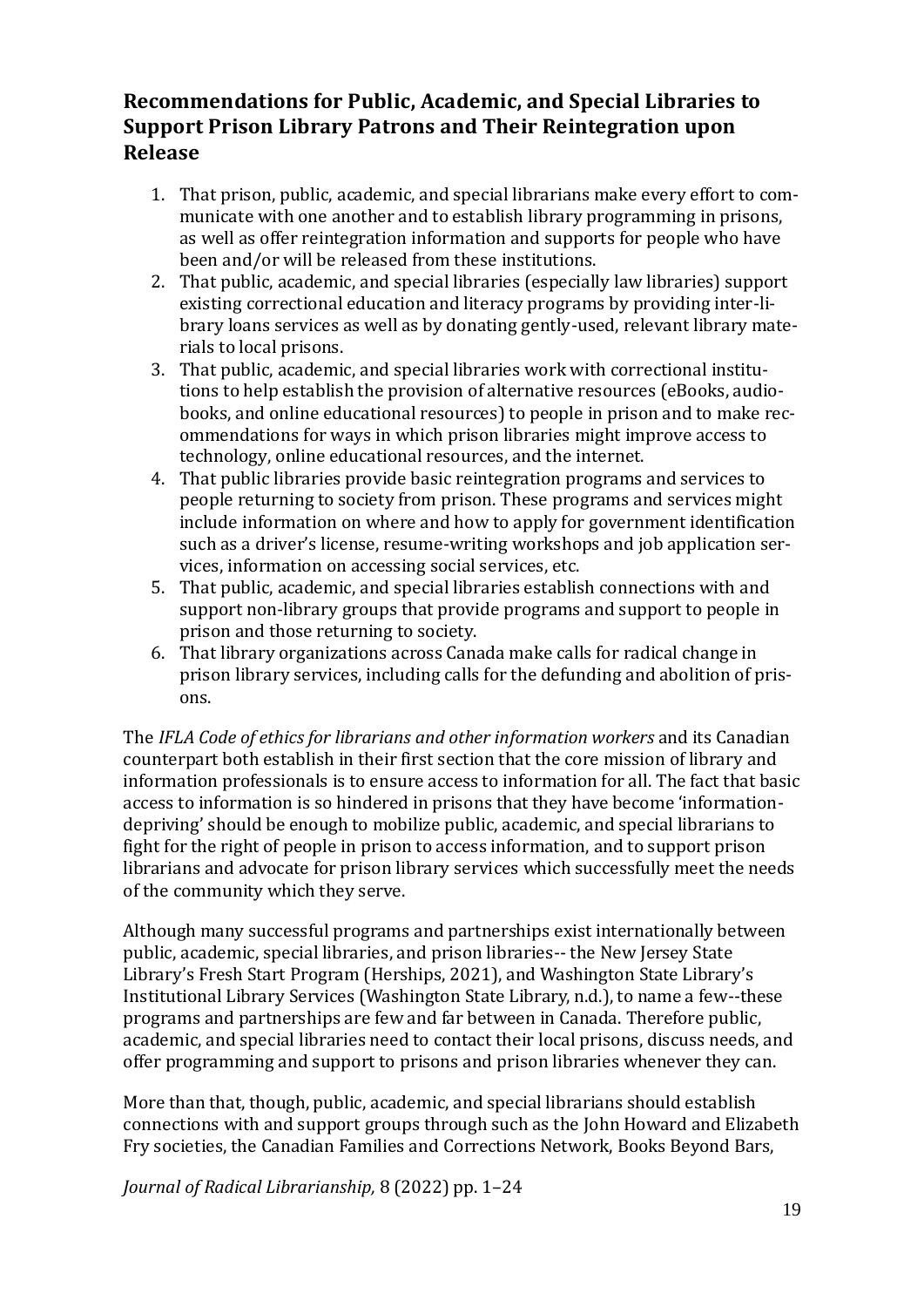and other non-library groups who provide programming and support to people in prison and those returning to the community. These partnerships would help to center libraries as spaces of community support and allow for a better flow of ideas to and from Canadian prison library patrons and the broader community.

Finally, where possible, library associations and institutions should make calls for defunding/abolishing prisons and for reallocating those funds towards rehabilitative and other social programs. From the very beginning, criticisms of the dehumanizing and punitive philosophy of prisons and subsequent reforms have been made which have helped to improve conditions within these institutions, but none of these reforms have addressed the real reasons that people enter prisons in the first place: racism, poverty, and lack of access to mental health care and social supports. Over the years, there has been a steady increase in the prison population, and an increase in BIPOC in prisons (Ricciardelli et al, 2021), and no prison reforms have helped to mitigate this. Prison libraries may be spaces of rehabilitation, but they ultimately are still in prison, and no amount of policy change or prison reform can change the fact that prisons are places of perpetual punishment and trauma.

#### **Conclusion**

The argument that increased and/or better library and educational services in prisons reduces recidivism and therefore reduces the cost of the criminal justice system is nothing new, and there is admittedly strong evidence that these programs and services do reduce recidivism (Krolak, 2019; CFLA, 2016; Hewitt, 2016). However, I urge governments and policymakers to remember that these are people, and that prisons cannot and do not reduce recidivism when the people they house are being marginalized, exploited, and utterly failed by a system which prioritizes institutional safety and security over the human rights and the dignity of those in its care.

The library is a minimum human rights requirement – literally the least prisons could be doing to protect the intellectual freedom of the people they house – and yet adequate library services are still not being provided in Canadian prisons. Now is the time to rethink the goals of the prison library and the ways in which we measure its success. The prison library is one of the few spaces in the carceral environment which can help to reverse the sense of dehumanization that people in prison feel every day. As Brenda Vogel states,

The prison librarian meets the users where they are: in a nonnurturing environment of deprivation that fosters dependence through humiliation and compliance, in a hostile environment possessed by fear and intimidation, in an environment with limited media and communication. The user meets the librarian in an oasis of equality and respect, where there is opportunity to choose from a variety of media, formats, subjects, and titles, to possess something of value, and to exchange ideas. This is the library as place. (2009, p. 20)

Many library and information professionals have been faced with the devaluation of the invaluable work that they do. We have all heard the arguments that libraries have become obsolete, that they will not exist in the future, that online search engines have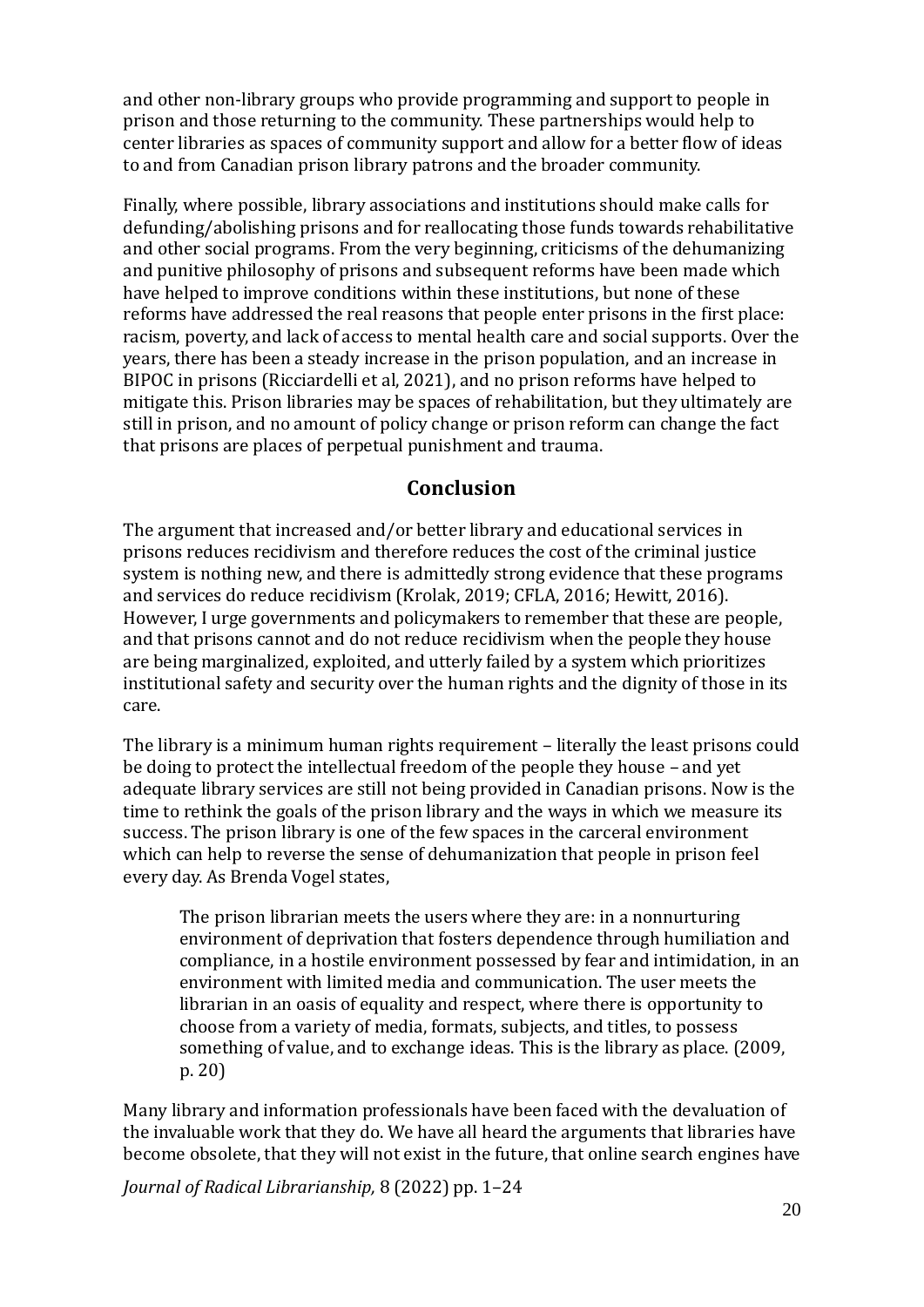replaced library services. The people who make these arguments have forgotten that the library is not just a warehouse full of books. The library is a safe space and, in prison where incarcerated individuals are not allowed the same access to information and technology as the general public, the prison library is likely the only space which offers not only information but a reprieve from the ennui of prison life. Library workers find themselves in the centre of that space not just as library workers but as educators, public service providers, social workers, and so much more. Our expertise matters, especially within the carceral context.

Library workers cannot thrive in the prison library on vocational awe alone (Ettarh, 2018). Prison administrators and policy makers also need to provide support to prison librarians. This support should involve giving library workers a seat at the table when planning prison library policy and services, promoting professional growth and development by ensuring funding for these opportunities, supporting the physical, mental, and social wellbeing of prison library staff, and ensuring that prison librarians are championed by a Chief of Library Services who understands the issues which they face every day. Prison librarians also need support from our colleagues on the outside who can help to advocate for prison library services and intellectual freedom and provide programming and services to people in prison and people returning to society. The prison library's purpose should not be controlling the prison population, nor should it be supporting safety and security within the institution, nor even reducing recidivism and costs. The purpose of the prison library is to ensure that the basic minimum human rights of incarcerated individuals are met. Prison librarians cannot do this without changes to the existing policy and without the full support of prison administrators, policy makers, and librarians on the outside.

#### **References**

- Artinian, B. & McEwen, M. (1989). *Analysis, Correctional Service of Canada institutional library service: current status, issues and recommendations.*  Correctional Service of Canada.
- Austin, J., Charenko, M., Dillon, M., & Lincoln, J. (2020). Systemic Oppression and the Contested Ground of Information Access for Incarcerated People. *Open Information Science. 4*, 169 – 185.<https://doi.org/10.1515/opis-2020-0013>
- *Canadian charter of rights and freedoms*, Part 1 of the *Constitution act, 1982*, being Schedule B to the *Canada Act 1982* (UK), c 11[. https://laws](https://laws-lois.justice.gc.ca/eng/const/page-12.html)[lois.justice.gc.ca/eng/const/page-12.html](https://laws-lois.justice.gc.ca/eng/const/page-12.html)
- Canadian Federation of Library Associations Fédération canadienne des associations de bibliothèques. (2018, August 27). *CFLA-FCAB Code of ethics.*  <http://cfla-fcab.ca/wp-content/uploads/2019/06/Code-of-ethics.pdf>
- Canadian Federation of Library Associations Fédération canadienne des associations de bibliothèques. (2016, August 26). *Prison libraries network: The right to read.* [http://cfla-fcab.ca/en/guidelines-and-position-papers/prison](http://cfla-fcab.ca/en/guidelines-and-position-papers/prison-libraries-network-the-right-to-read-position-statement/)[libraries-network-the-right-to-read-position-statement/](http://cfla-fcab.ca/en/guidelines-and-position-papers/prison-libraries-network-the-right-to-read-position-statement/)

Chartrand, V. (2019). Unsettled times: Indigenous incarceration and the links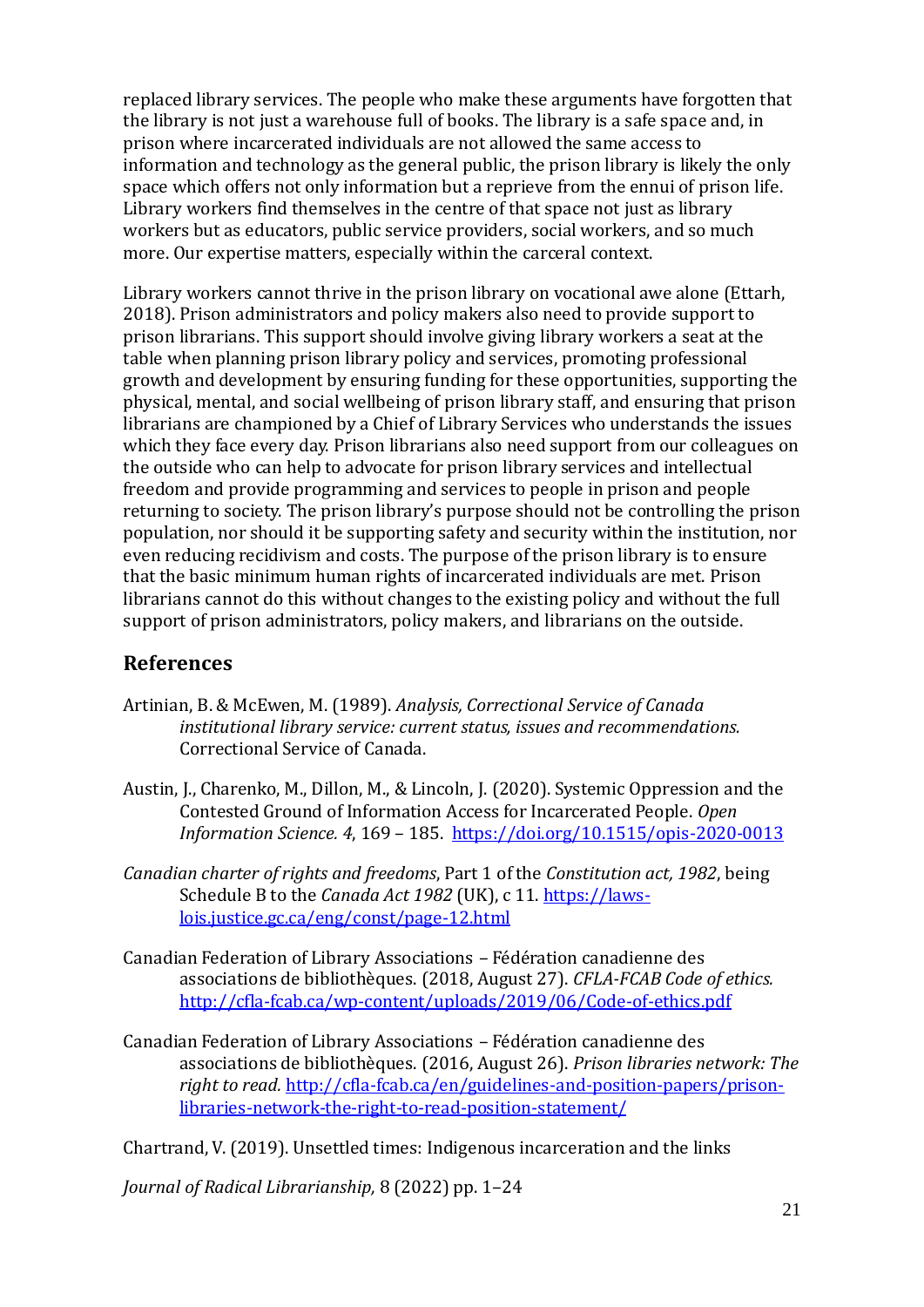between colonialism and the penitentiary in Canada. *Canadian Journal of Criminology and Criminal Justice 61*(3)*,* 67-89. <https://doi.org/10.3138/cjccj.2018-0029>

- Correctional Service of Canada. (n.d.). *History of the Canadian correctional system.* [https://web.archive.org/web/20120331225459/http:/www.csc](https://web.archive.org/web/20120331225459/http:/www.csc-scc.gc.ca/education/media/pdf/ha-student-etudiant-eng.pdf)[scc.gc.ca/education/media/pdf/ha-student-etudiant-eng.pdf](https://web.archive.org/web/20120331225459/http:/www.csc-scc.gc.ca/education/media/pdf/ha-student-etudiant-eng.pdf)
- Correctional Service of Canada. (2008a, June 30). *GL 005-1 – Institutional management structure: Roles and responsibilities.* [https://www.csc](https://www.csc-scc.gc.ca/politiques-et-lois/005-1-gl-eng.shtml)[scc.gc.ca/politiques-et-lois/005-1-gl-eng.shtml](https://www.csc-scc.gc.ca/politiques-et-lois/005-1-gl-eng.shtml)
- Correctional Service of Canada. (2008b, October 31). *CD 345 – Fire safety.*  <https://www.csc-scc.gc.ca/politiques-et-lois/345-cd-eng.shtml>
- Correctional Service of Canada. (2012a). *About us.* Government of Canada. <https://www.csc-scc.gc.ca/about-us/index-eng.shtml>
- Correctional Service of Canada. (2012b). *National guide for institutional libraries.*  Public Safety Canada[. https://www.publicsafety.gc.ca/lbrr/archives/cn21137](https://www.publicsafety.gc.ca/lbrr/archives/cn21137-eng.pdf) [eng.pdf](https://www.publicsafety.gc.ca/lbrr/archives/cn21137-eng.pdf)
- Correctional Service of Canada. (2017a, May 15). *CD 700 – Correctional interventions.*  <https://www.csc-scc.gc.ca/politiques-et-lois/700-cd-eng.shtml>
- Correctional Service of Canada. (2017b, May 15). *CD 720 – Education programs and services for offenders.* [https://www.csc-scc.gc.ca/politiques-et-lois/720-cd](https://www.csc-scc.gc.ca/politiques-et-lois/720-cd-eng.shtml)[eng.shtml](https://www.csc-scc.gc.ca/politiques-et-lois/720-cd-eng.shtml)
- Correctional Service of Canada. (2018a, February 05). *Guidelines 726 – 1 – National correctional program standards.* [https://www.csc-scc.gc.ca/politiques-et](https://www.csc-scc.gc.ca/politiques-et-lois/726-1-gl-eng.shtml)[lois/726-1-gl-eng.shtml](https://www.csc-scc.gc.ca/politiques-et-lois/726-1-gl-eng.shtml)
- Correctional Service of Canada. (2018b, May 14). *CD 764 – Access to expressive material.* <https://www.csc-scc.gc.ca/politiques-et-lois/764-cd-en.shtml>
- Correctional Service of Canada. (2018c, May 14). *Guidelines 764-1 – Expressive material.* <https://www.csc-scc.gc.ca/politiques-et-lois/764-1-gl-en.shtml>
- Correctional Service of Canada. (2021, August 24). *Commissioner's directives.*  <https://www.csc-scc.gc.ca/politiques-et-lois/005006-0001-en.shtml>
- Curry, A., Wolf, K., Boutilier, S., & Chan, H. (2003). Canadian Federal Prison Libraries: A National Survey. *Journal of Librarianship and Information Science, 35*(3), 141 – 152[. https://doi.org/10.1177/0961000603353002](https://doi.org/10.1177/0961000603353002)
- Ettarh, F. (2018). Vocational Awe and Librarianship: The Lies We Tell Ourselves. *In The Library With The Lead Pipe.*  <https://www.inthelibrarywiththeleadpipe.org/2018/vocational-awe/>

Garner, J. (2020). "Almost like Freedom": Prison Libraries and Reading as Facilitators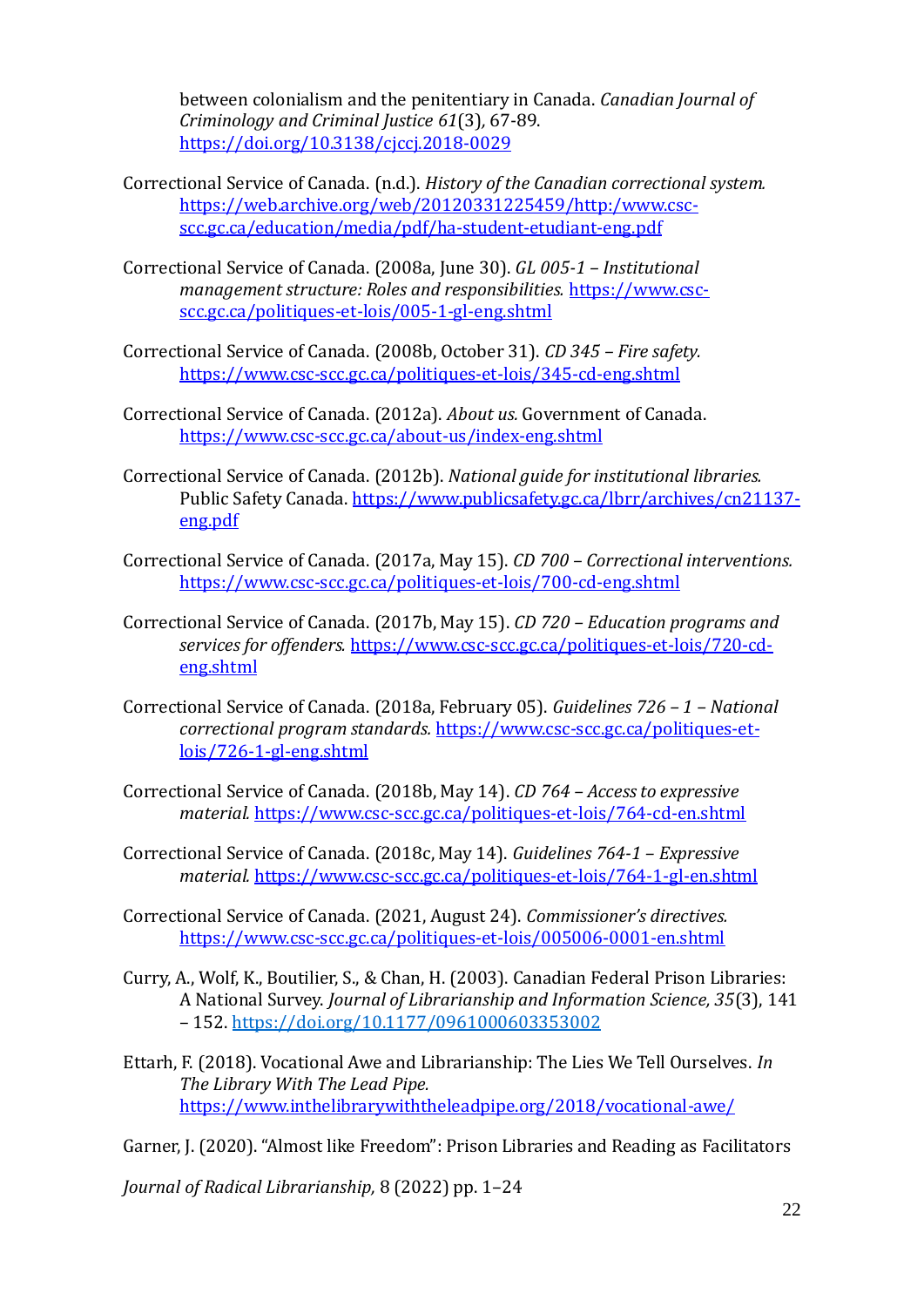of Escape. *The Library Quarterly, 90,* [1], 5 – 19. <https://doi.org/10.1086/706309>

- Herships, S. (2021). *Libraries are key tools for people getting out of prison, even during a pandemic*. *NPR*[. https://www.npr.org/2021/03/28/980434263/libraries](https://www.npr.org/2021/03/28/980434263/libraries-are-key-tools-for-people-getting-out-of-prison-even-during-a-pandemic)[are-key-tools-for-people-getting-out-of-prison-even-during-a-pandemic](https://www.npr.org/2021/03/28/980434263/libraries-are-key-tools-for-people-getting-out-of-prison-even-during-a-pandemic)
- Hewitt, J. G. (2016). Indigenous restorative justice: Approaches, meaning, & possibility. *University of New Brunswick Law Journal, 67*, 313[. https://ciaj](https://ciaj-icaj.ca/wp-content/uploads/page/2016/05/903.pdf)[icaj.ca/wp-content/uploads/page/2016/05/903.pdf](https://ciaj-icaj.ca/wp-content/uploads/page/2016/05/903.pdf)
- Hussain, S., Batool, S., Rehman, A., Zahra, S., & Mahmood, K. (2022). Examining the status of prison libraries around the world: A literature review. *IFLA Journal.*  <https://doi.org/10.1177/03400352221078032>
- International Federation of Library Associations and Institutions. (2012, August). *IFLA Code of ethics for librarians and other information workers (short version).*  [https://www.ifla.org/publications/ifla-code-of-ethics-for-librarians-and](https://www.ifla.org/publications/ifla-code-of-ethics-for-librarians-and-other-information-workers--short-version-/)[other-information-workers--short-version-/](https://www.ifla.org/publications/ifla-code-of-ethics-for-librarians-and-other-information-workers--short-version-/)
- Ings, C., Joslin, J. (2011). Correctional Service of Canada Prison Libraries from 1980 to 2010. *Library Trends. 59*(3), 356 – 408[. http://hdl.handle.net/2142/18741](http://hdl.handle.net/2142/18741)
- Krolak, L. (2019). *Books beyond bars: The transformative potential of prison libraries*. UNESCO Institute for Lifelong Learning*.*  <https://unesdoc.unesco.org/ark:/48223/pf0000369835>
- Lehmann, V., Locke, J. (2005). *Guidelines for library services to prisoners.* 3rd Ed. International Federation of Library Associations and Institutions. [https://www.ifla.org/files/assets/hq/publications/professional](https://www.ifla.org/files/assets/hq/publications/professional-report/92.pdf)[report/92.pdf](https://www.ifla.org/files/assets/hq/publications/professional-report/92.pdf)
- MacLeod, A. J. (1964). *Notes for an address to the John Howard Society of Nova Scotia, a t Halifax, N.S., on Wednesday, January 29, 1964: Correcting the Canadian criminal.* Correctional Service of Canada. [https://www.publicsafety.gc.ca/cnt/rsrcs/lbrr/ctlg/dtls](https://www.publicsafety.gc.ca/cnt/rsrcs/lbrr/ctlg/dtls-en.aspx?d=PS&i=53535283)[en.aspx?d=PS&i=53535283](https://www.publicsafety.gc.ca/cnt/rsrcs/lbrr/ctlg/dtls-en.aspx?d=PS&i=53535283)
- Minister of Justice. (2021a, September 11). *Corrections and conditional release act (S.C. 1992, c. 20)*. Justice Laws Website[. https://laws-lois.justice.gc.ca/PDF/C-](https://laws-lois.justice.gc.ca/PDF/C-44.6.pdf)[44.6.pdf](https://laws-lois.justice.gc.ca/PDF/C-44.6.pdf)
- Minister of Justice. (2021b, September 11). *Corrections and conditional release regulations (SOR/92-620).* Justice Laws Website. <https://laws.justice.gc.ca/PDF/SOR-92-620.pdf>
- Nason, C.M. (1981). *Report on institutional library service*. Correctional Service of Canada. [https://www.publicsafety.gc.ca/lbrr/archives/z%20675.p8%20n3%201981](https://www.publicsafety.gc.ca/lbrr/archives/z%20675.p8%20n3%201981-eng.pdf) [eng.pdf](https://www.publicsafety.gc.ca/lbrr/archives/z%20675.p8%20n3%201981-eng.pdf)